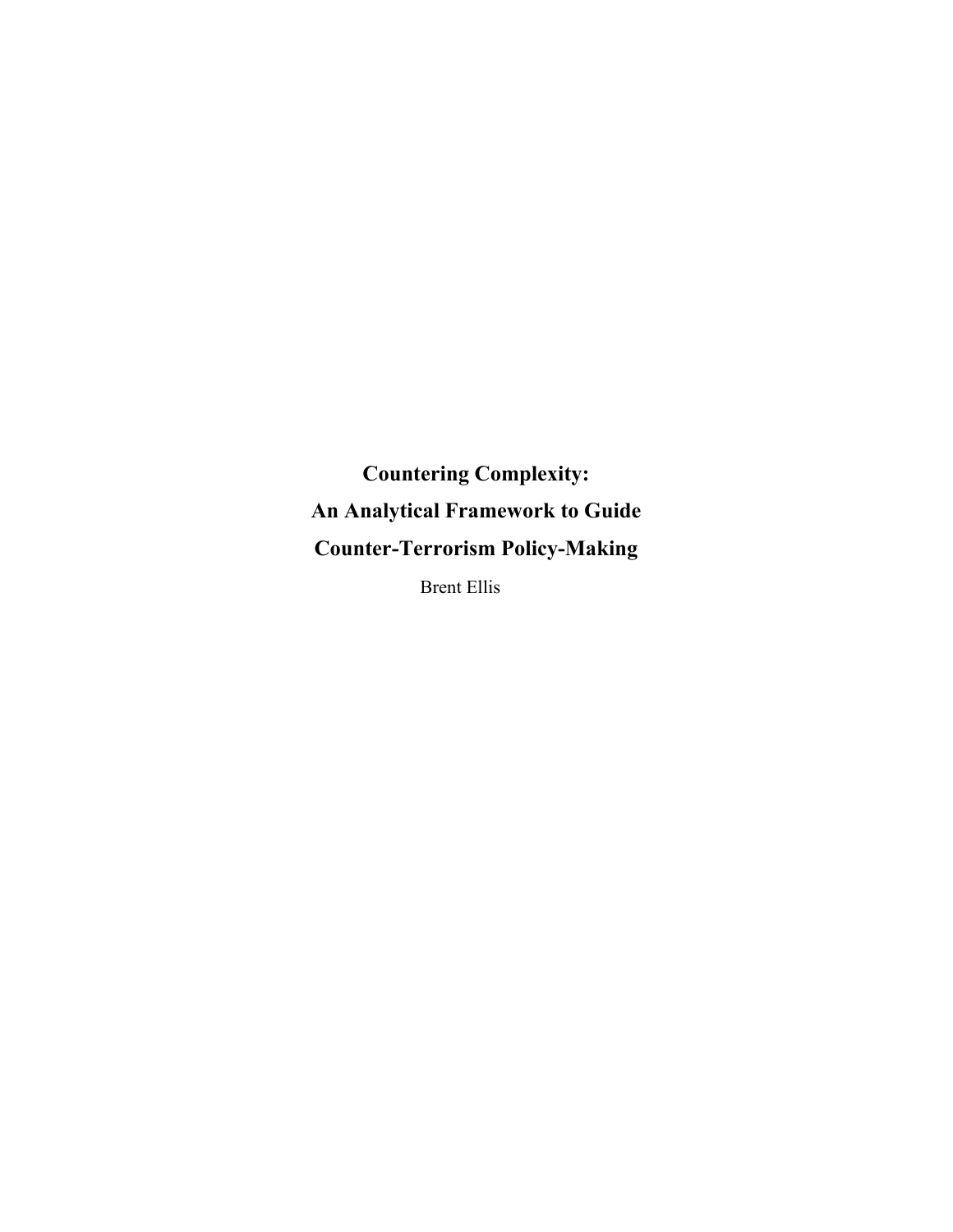# **Abstract**

The development of religiously motivated terrorism has increased the complexity of the terrorist phenomenon. We are currently faced with a wider range of actors with a broader set of motivations, strategies, tactics, organizational structures and goals than ever before. This increased complexity necessitates the development of analytical frameworks that can guide analysis of the terrorist phenomenon to assess terrorist threats and guide counter-terrorism policy-making. Such a framework is developed drawing upon analysis of religiously motivated terrorism in relation to three primary trends in contemporary international terrorism: first, the trend towards the increased lethality of terrorist attacks; second, the increasing threat of the use of weapons of mass destruction; and third, the trend towards decentralizing organization. In each case it is suggested that one can best understand these trends by placing each individual group along a spectrum characterizing either the group's motivation, use of technology or level of centralization. Moreover this framework can be utilized as an organizational principle to allow a structured analysis of an individual group, the threat it represents and the counter-terrorism strategies to be utilized against it.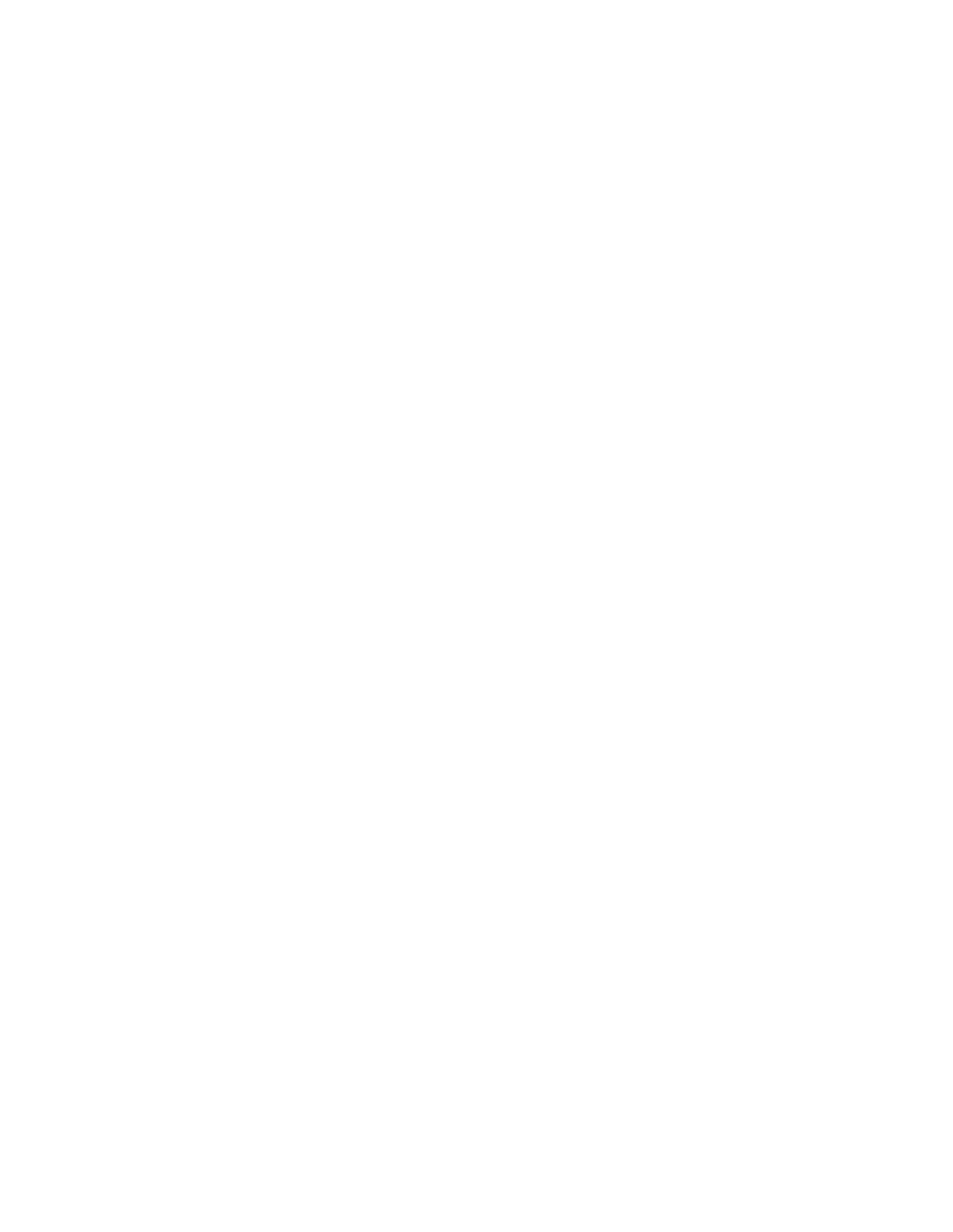# **Introduction**

 $\overline{a}$ 

The development of religiously motivated terrorism,<sup>1</sup> described in the literature on the subject by the concept of the new terrorism,  $2$  has increased the complexity of the terrorist phenomenon. We are now faced with a wider range of actors with a wider set of motivations, strategies, tactics, organizational structures and goals. We are also confronted by a wider range of threats along the technological spectrum, from low- end conventional weapons, the gun and bomb, to weapons of mass destruction. The overall result is that we face a much more complex phenomenon than ever before.

 The implications of the complexity of contemporary terrorism are significant. This new complexity necessitates a reappraisal of our counter-terrorist strategies and indeed our wider understanding of the phenomenon in general. One area where research has the potential to contribute to counter-terrorism policy is through the creation of analytical frameworks that can guide analysis of the terrorist phenomenon in order to assess terrorist threats and guide counterterrorism policy-making. This paper suggests such an analytical framework based upon the development of the new terrorism and the implications of religious terrorism in particular.

 In order to develop the framework, the impact of the development of religiously motivated terrorism is assessed. Specifically, its relation to three primary trends in contemporary international terrorism are analyzed: first, the trend towards increased lethality of terrorist attacks; second, the increasing threat of the use of weapons of mass destruction; and third the

<sup>1</sup> It is important to clarify that a religious terrorist group is one that has "aims and motivations reflecting a predominant religious character or influence (Hoffman 1998, 90)." This criterion precludes groups such as the Provisional IRA, which is comprised of Irish Catholics from being included in the "religious" category as PIRA is motivated predominantly by a secular/nationalist goal and strategy.

 $2^2$ The concept of the new terrorism is the subject of considerable debate. For descriptions of the new terrorism and its implications see, Hoffman (1998a, 1998b), Lesser et al. (1999), Laqueur (1999), Harmon (2000). For criticism of the concept see, Tucker (2001) and Merari (2000).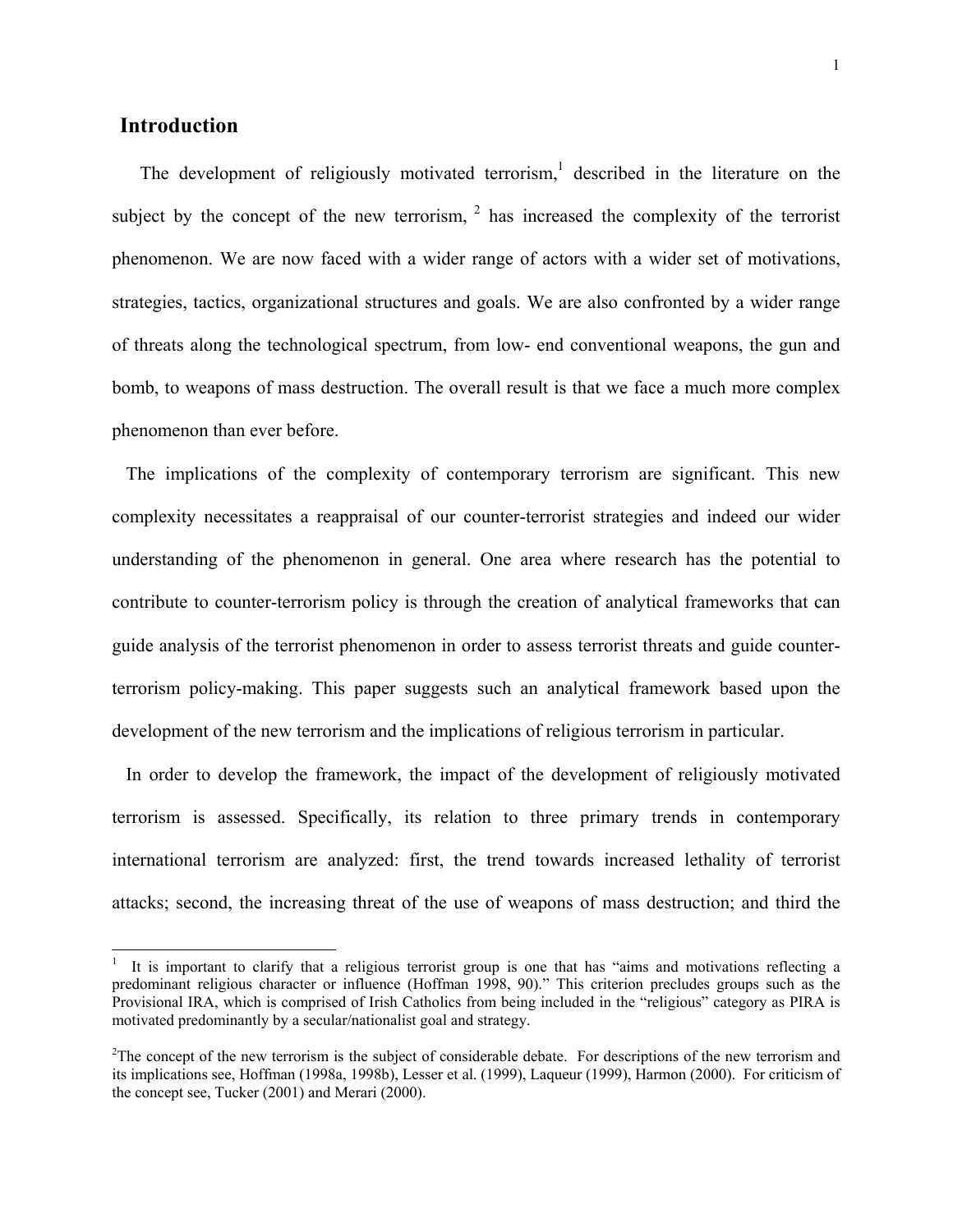trend towards decentralizing terrorist organization. In each case it is suggested that one can best understand these trends by placing each individual group along a spectrum characterizing either the group's motivation, use of technology and level of decentralization.<sup>3</sup> Such a framework can be utilized as an organizational principle to allow a greater and more structured analysis of an individual group, the threat it represents and the counter-terrorism strategies utilized against it.

 The final section of the paper examines the recently proposed "agent-based" forms of analysis suggested to assess the threat of terrorist use of weapons of mass destruction as a form of analysis related to the suggested framework. The conclusion outlines the role and importance of further research in relation to the application of the framework.

### **Lethality and Changing Terrorist Motivation**

 $\overline{a}$ 

One of the most frequently mentioned trends in contemporary terrorism is its rising lethality. Over the past decade there has been a dramatic rise in the number of terrorist incidents resulting in fatalities.<sup>4</sup> Indeed the number of fatalities resulting from terrorist attacks has increased even while the number of terrorist attacks has been on the decline (Wilkinson 2001, 50; Hoffman 1999, 7). While it is important to not read too much into these statistics that deal with only international terrorism and not with the overall phenomenon of terrorism in general, the trend towards increasing lethality of *international terrorism* is clearly apparent.

<sup>&</sup>lt;sup>3</sup>Thus, there is a spectrum for each trend: the group's motivation, secular/religious as ideal types; the groups level of centralization, hierarchical/network oriented; and the groups level of technology, unsophisticated (low tech conventional weapons)/sophisticated WMD. In each case individual group would be placed along the spectrum according to its specific characteristics relating to the trait in question.

<sup>&</sup>lt;sup>4</sup>Bruce Hoffman notes that there has been an increase in the number of terrorist incidents resulting in one or more fatalities through the 1990's. From 1991 to 1995 the percentage of such incidents climbed from 14 percent, to 17.5 percent, to 24 percent in 1993, 27 percent in 1995 and leveled at 29 percent in 1995. Thus, the percentage increased each year from 1991 to 1995. While the percentage decreased in 1996 to 24 percent, it remained higher that the corresponding average percentage for the two previous decades, 17 and 19 percent respectively (Hoffman 1999, 12- 13).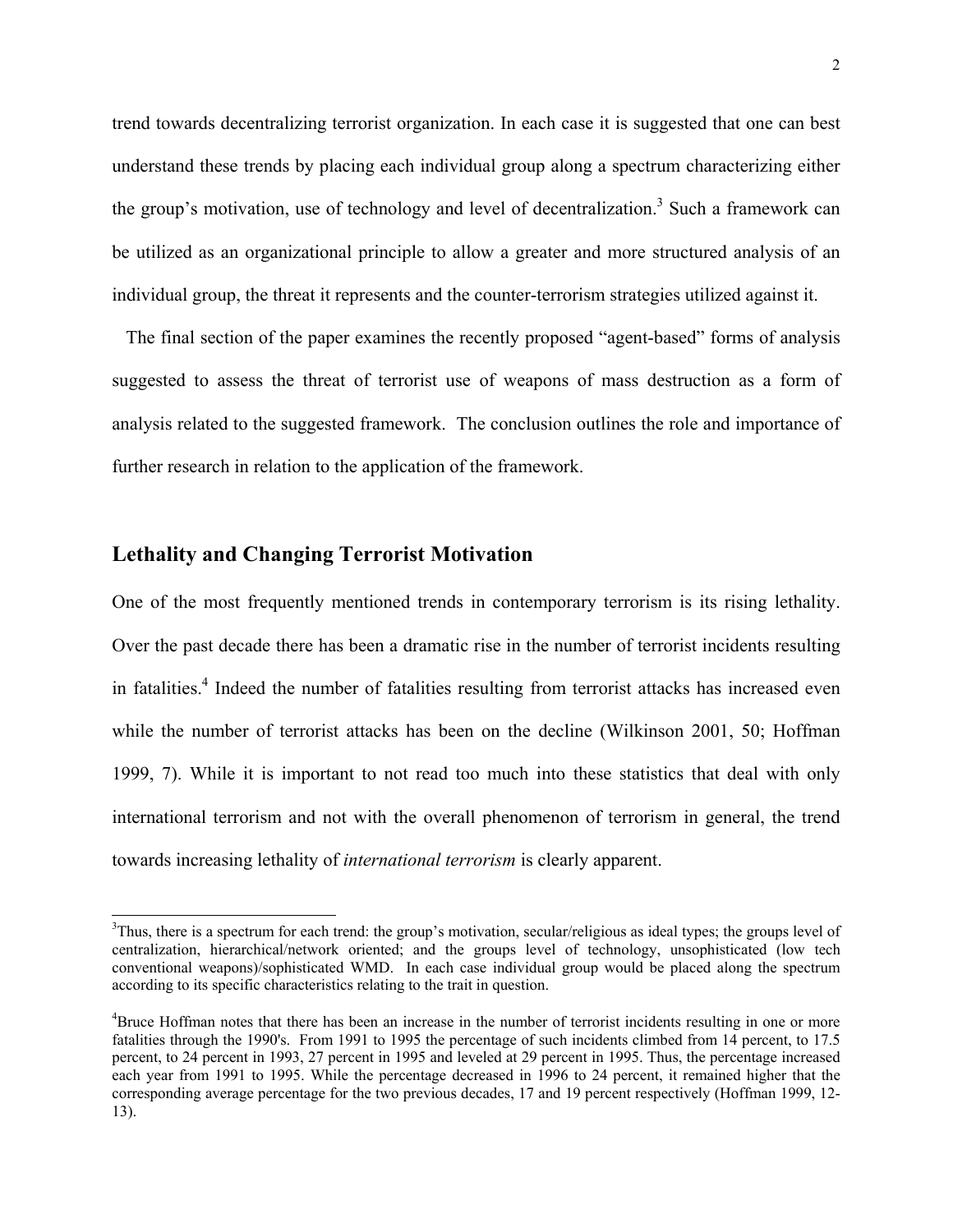There have been many factors suggested to explain the rise in the lethality of terrorist attacks. Various commentators have pointed to the hardening of targets, the increased professionalism of terrorist actors, and the development of "spectacular attacks" among others, to explain the rising lethality of terrorist attacks. Yet, perhaps the most cited cause of the trend towards the increased lethality of terrorist incidents is the proliferation of groups motivated by religion since the early 1980's. The lethality of religious groups' operations is shown by the fact that Shia Islamic terrorist groups committed 8 percent of all international terrorist incidents from 1982 to 1989 but accounted for 30 percent of the deaths over that period. Thus, the proportion of fatalities to operations was much higher in operations launched by such groups (Hoffman 1999, 17). The lethality of religious terrorism is also reflected by the fact that in 1995 religious terrorist groups committed 25 percent of the recorded international terrorist incidents yet resulted in 58 percent of terrorist related fatalities that year (Hoffman 1998b, 14). Religious groups also tend to dominate high-casualty incidents and commit more "spectacular" attacks than secular groups.<sup>5</sup>

 It is clear that religious terrorist groups are more likely to use indiscriminate tactics producing mass casualties than traditional secular terrorists. The pattern is relatively apparent. Yet, what accounts for this difference between the traditional groups and the new religious terrorists? The answer lies in the nature, motivations and mindset of the newer groups (Hoffman 1998a). As a result of these factors, religious groups do not operate restrained by the traditional constraints which act to limit the level of traditional terrorist violence. Before the nature of the religiously motivated groups is analyzed these traditional constraints will be highlighted.

 Traditional secular terrorist groups tend to be highly selective and discriminate in their operations. They possess a relatively narrow target set; that is they tend to target relatively few

<sup>&</sup>lt;sup>5</sup> Examples of religious motivated spectaculars include the 1993 World Trade Centre attacks, the December 1994 hijacking of an Air France passenger jet by the Algerian GIA, the Tokyo nerve gas attack in 1995 by Aum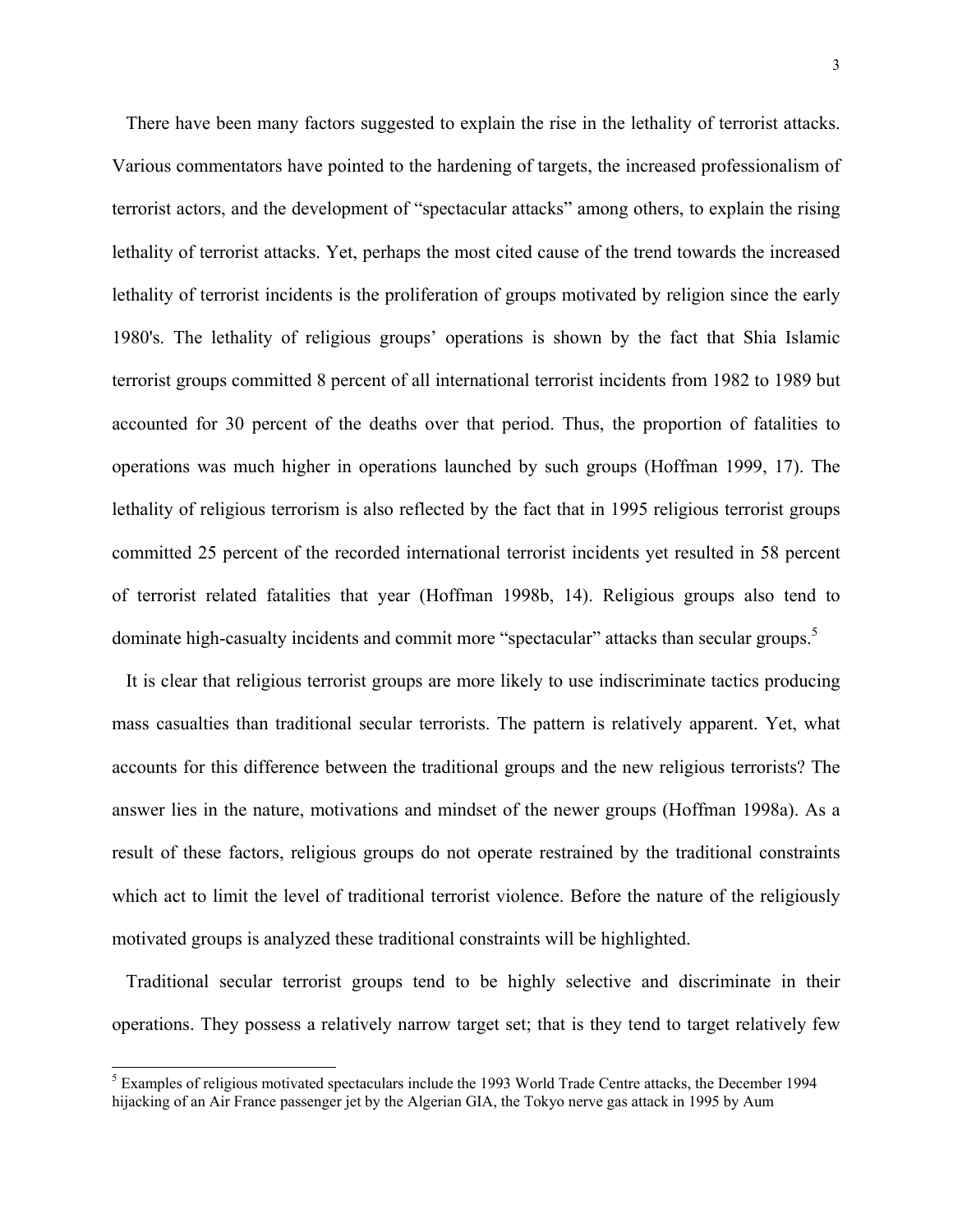people. Traditional groups also tend to be conservative in their operations and in their goals overall (Hoffman 1998a, 197-198; Laqueur 1999, 33,81). A number of disincentives act to constrain traditional groups' use of higher levels of violence. Increased levels of violence may affect the propaganda value of the attack, resulting decreasing support for the terrorist group among their constituency or in the international community (Hoffman 1998a, 161; Tucker 2001, 7; Jenkins 1975); provoke an intense government crackdown threatening the continued operation of the group (Tucker 2001, 7; Jenkins 2001, 7; Hoffman 1998a, 162); or jeopardize group cohesion, perhaps leading to a splintering or dissolution of the group or increased cooperation of informants with security forces (Jenkins 2001, 7; Horgan and Taylor 1997, 23).

 As suggested above the overall result of these constraints upon terrorist use of violence was that traditional groups tended to limit their use of violence. This led Jenkins to assert that terrorists operated on the principle of the minimum force necessary stating that "They find it unnecessary to kill many as long as killing a few suffices for their purposes (1985, 6)." More recently Hoffman has asserted that being able to control their use of violence is a factor contributing to the success of terrorist campaigns. He concludes that "the more successful ethnonationalist/separatist terrorist organization will be able to determine an effective level of violence that is at once 'tolerable' for the local populace, tacitly acceptable to international opinion and sufficiently modulated not to provoke massive governmental crackdown and reaction (1998a, 162)." This statement reinforces the notion that traditional terrorist groups have considerable incentives to limit their use of violence.

 It also reinforces the distinction between traditional groups and the new religious terrorists. If the new terrorists do not operate under these same constraints, there must be a significant difference between the two types of groups. As noted above, a main factor accounting for this

Shinrikyo, the U.S. embassy bombings in August 1998, and of course the September 11 attacks of 2001.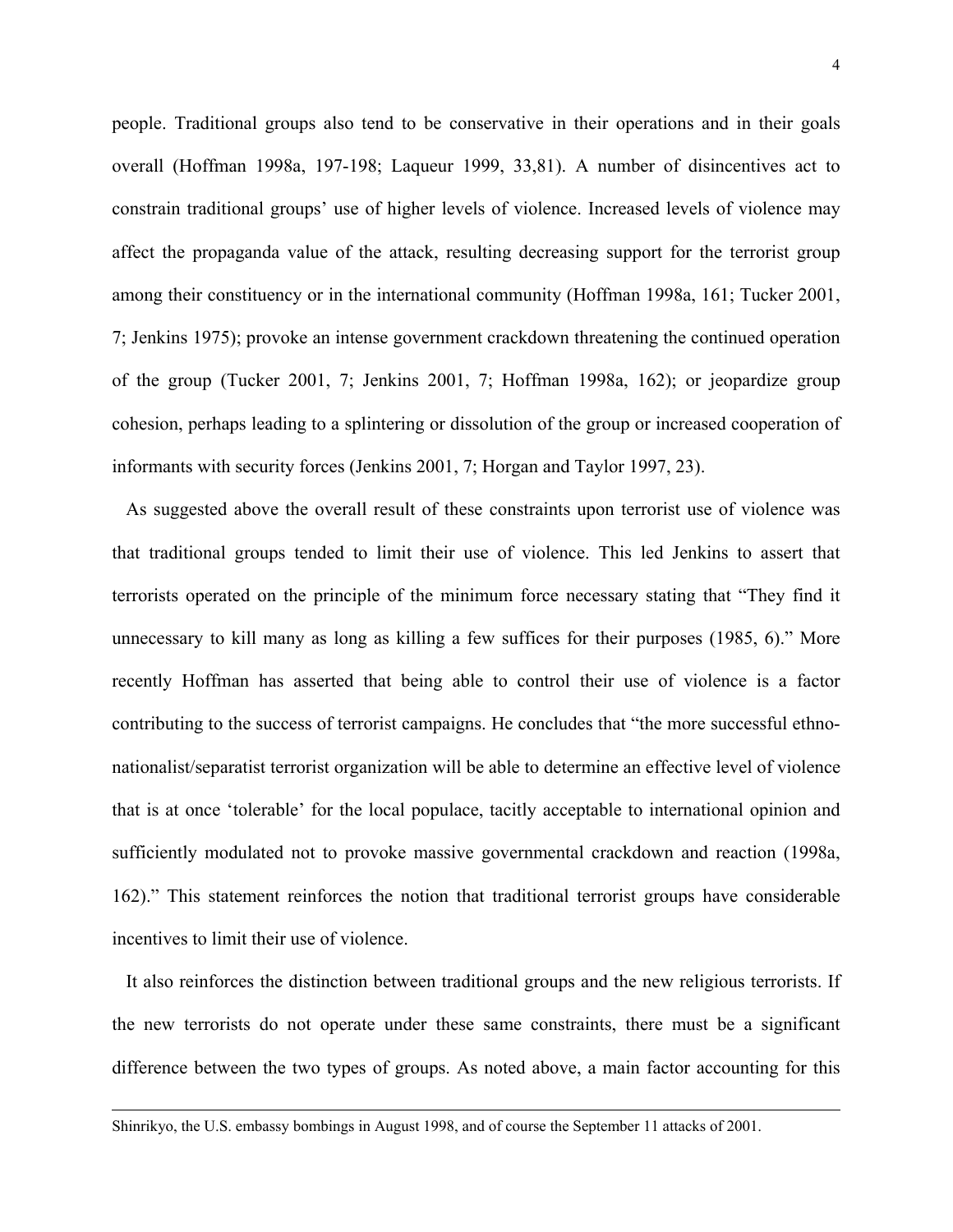difference is the nature, motivation and mindset of the religious groups.

 Traditional groups tend to operate within what has been called a coercive diplomacy framework. They utilize violence as a means to achieve certain ends. Hence their use of violence can be termed "instrumental (Arquilla, Ronfeldt and Zanini 1999, 68-69)." For religious terrorists, the use of violence not only has an instrumental purpose but violence also is an end in itself. It is viewed as "a sacred duty executed in direct response to some theological demand or imperative," and is often viewed as "a divine duty or sacramental act (Hoffman 1998a, 168, 88)." Thus, religion acts as a legitimizing force backing the use of higher levels of violence (Jeurgensmeyer 2002, 145; Ranstorp 2002, 127). This is reflected by the fact that many religious terrorist groups will only act if their attack is sanctioned by religious authorities (Hoffman 1998a, 94; Ranstorp 2002, 125).<sup>6</sup>

 The replacement of the coercive diplomacy model has been noted by some analysts who suggest that some groups have adopted a "war paradigm", where the strategic aim is to inflict damage generally and conventional constraints, resulting in proportionality, are not present (Arquilla, Ronfeldt and Zanini 1999, 69-70). In such cases the instrumental use of violence gives way to a more "hostile" use of violence. It appears that religious groups would fit into this paradigm of motivation.<sup>7</sup>

 The tendency of religious groups to perceive the conflict as a zero-sum game where no compromise is possible and as a battle between good and evil reinforces this perception of total war. As Jeurgensmeyer suggests, "If a battle of the spirit is thought to exist, then it is not

<sup>&</sup>lt;sup>6</sup> Ranstorp (2002, 128) suggests many examples of this phenomenon including the first World Trade Centre bombing in 1993 and the assassination of Sadat, both sanctioned by a fatwa from Sheik Omar 'Abd al-Rahman, and the aborted Gush Emunim plot to blow up the Temple Mount which was not conducted because religious sanction was not given. The latter is more reflective of the importance of religious sanction as it proves that such sanction is a limiting factor.

 $<sup>7</sup>$  This assertion is supported by Ranstorp who points to the tendency of religious groups to "perceive their struggle</sup>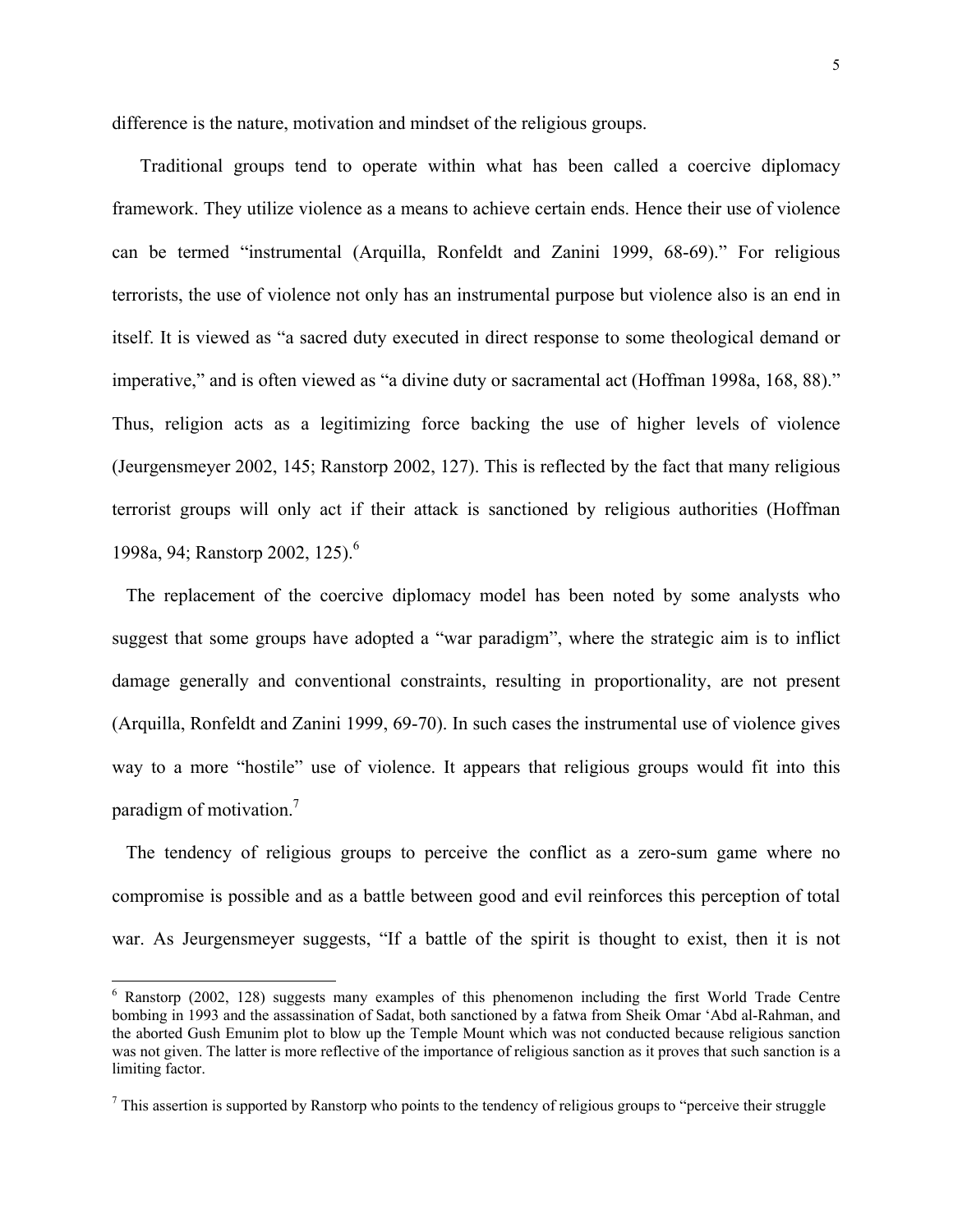ordinary morality but the rules of war that apply (2002, 145)." This factor is also reinforced by the common tendency for religious groups to perceive their struggle in defensive terms. In a defensive struggle even violent actions which normally would not be legitimate can be justified as being reactive in character and therefore perceived as a legitimate means of self-defence (Ranstorp 2002, 127). Thus the perception of religious groups that they are engaged in a total war and a defensive struggle reinforces and justifies the use of heightened levels of violence.

 Religious terrorists do not seek to appeal to an external constituency, as do traditional secular terrorists. Hoffman describes them as being "at once activists and constituents engaged in what they regard as total war. They seek to appeal to no other constituency than themselves (1998a, 95)." This limits the need for religious terrorists to check their use of violence for fear of alienating either their own sympathizers or their external support (Hoffman 1998a, 95). The result is "a sanctioning of almost limitless violence against a virtually open ended category of targets: that is, anyone who is not a member of the terrorists' religion or religious sect (Hoffman 1998a, 95)." Indeed, some groups even aim their violence at the decimation of the majority of the population or even of mankind in general (Laqueur 1999, 81, 127-130). It is clear that this factor is interrelated with the total war mindset common to religious terrorists. The definition of large sections of the population as enemies reinforces the perception that the terrorists are involved in a battle of good versus evil. The propagation of dehumanizing and demonizing propaganda, which is facilitated by the terrorists acting within the war paradigm, also corrodes restrictions upon the indiscriminate use of violence. Such propaganda can be utilized to condone the use of higher levels of violence (Ranstorp 2002, 127).

 A final factor which influences religious terrorists' propensity to use more lethal tactics, is the fundamentally different world view and goals of religious terrorists. Religious terrorists tend to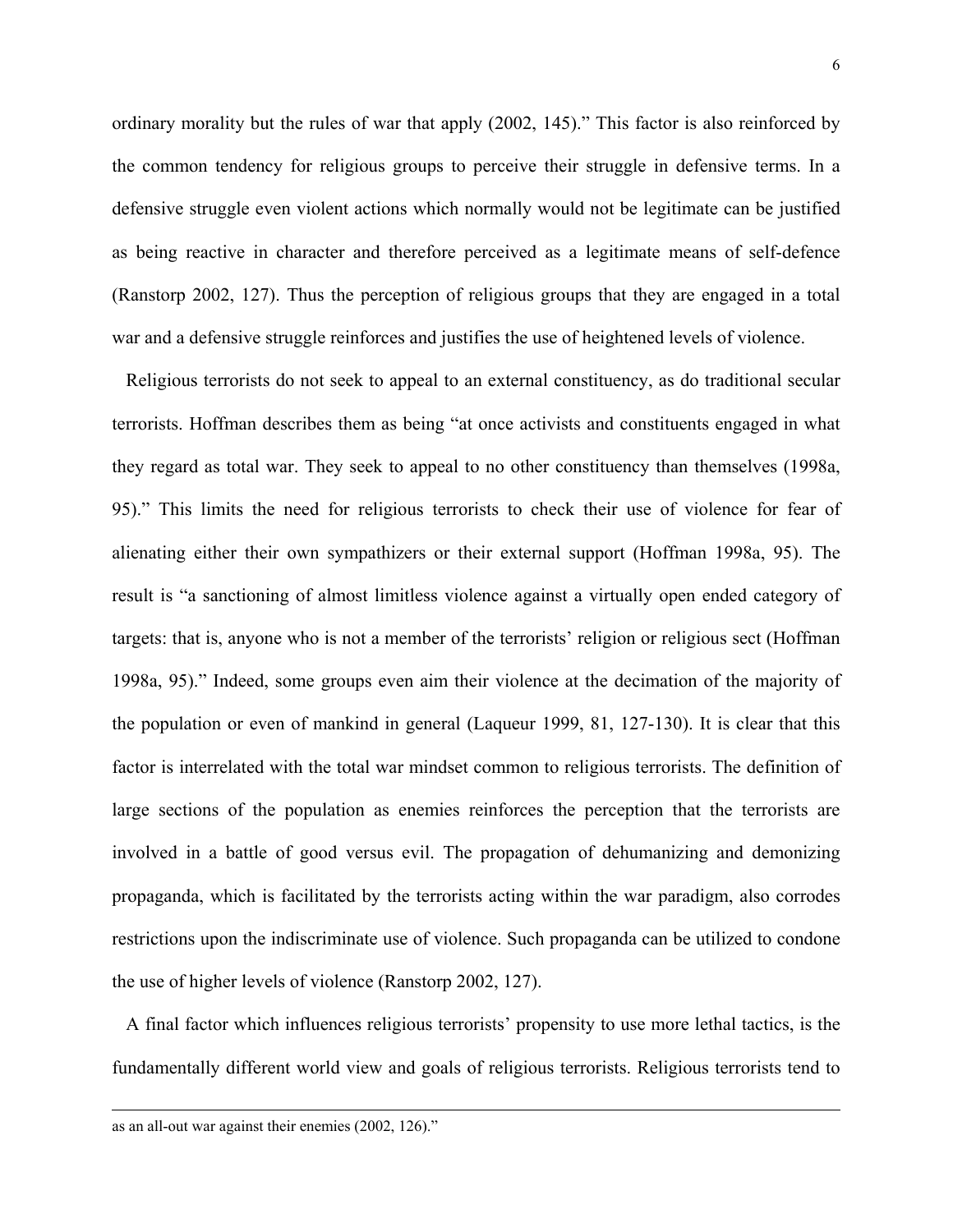have a greater sense of alienation from the existing world system. Hoffman suggests "religious" terrorists see themselves not as components of a system worth preserving but as 'outsiders', seeking fundamental changes in the existing order (1998a, 95)." He notes the relationship between this sense of alienation and increased lethality and states that the greater sense of alienation "enables the religious terrorist to contemplate far more destructive and deadly types of terrorist operations than secular terrorists (1998a, 95)." The greater sense of alienation possessed by religious terrorists is also reflected in the tendency of religious terrorists to have much more ill-defined, ambiguous and extreme goals than traditional secular terrorist groups (Laqueur 1999, 81)

 However, Laqueur (1999) also suggests that there is some amount of variation in the tendency of religious groups to pursue extreme levels of violence. It has been suggested that many of the religious terrorist groups also have political and social goals not unlike traditional secular terrorists. For example, religious terrorist groups may pursue the establishment of a state based on their religious beliefs. In such cases the constraints acting on traditional terrorist groups may have an effect (Tucker 2001, 7).

 In such situations the restraining power of the traditional constraints will depend on the exact nature of the group, its perceptions, values, goals and world view. Thus, the same factors that override the traditional constraints for religious terrorists have to be assessed in order to analyze and understand the constraints acting upon a particular group. After conducting such an analysis, one would be able to place each group along a spectrum of terrorist motivation with traditional terrorist groups operating under the traditional constraints as one ideal type and religious groups unaffected by such constraints as the other. The more millenarian and apocalyptic sects would be on the far right end of the spectrum, if the traditional secular groups were positioned at the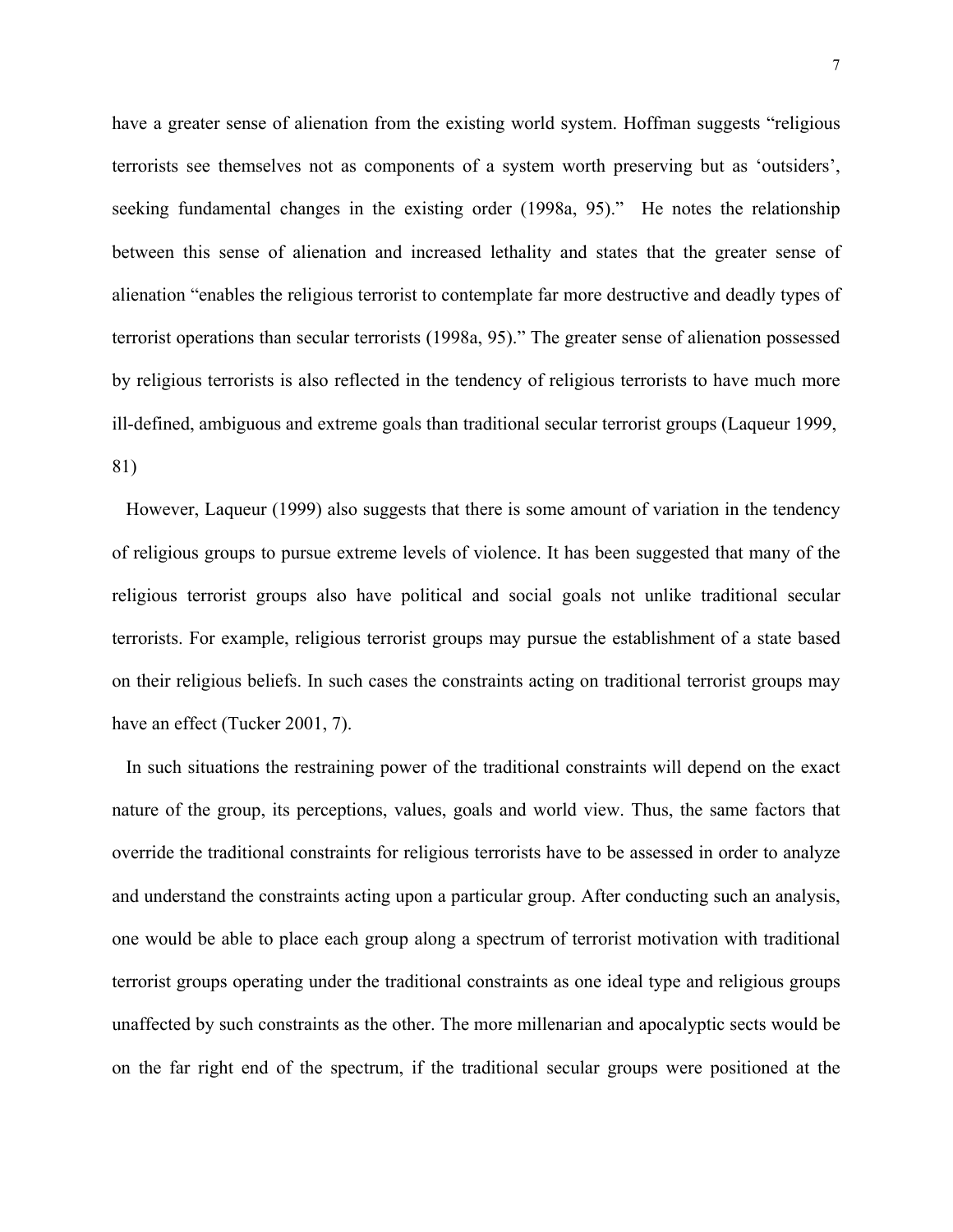other.<sup>8</sup> Each group's potential to use increased levels of violence and more indiscriminate tactics could then be illustrated according to its position along the spectrum. This potential would increase from left to right as one moves from the traditional secular groups on the left end of the spectrum to the various religiously motivated groups situated nearer the right end.<sup>9</sup>

#### **Weapons of Mass Destruction**

 $\overline{a}$ 

The debate surrounding the potential use of weapons of mass destruction by terrorists is not new; it dates back to the early 1970s (Jenkins 2002, 12). While some analysts believed that escalation to terrorist use of weapons of mass destruction was inevitable, the majority of terrorist groups did not seek to develop weapons of mass destruction capabilities. The same restraints which limit traditional terrorist groups' level of lethality dissuade terrorist use of weapons of mass destruction. Traditionally, fears of the loss of popular support, of provoking an intense government response, and threats to group cohesion tended to preclude the use of such weapons (Jenkins 2002, 13).

 However, the rise of religious terrorism has forced a reappraisal of conventional wisdom surrounding the topic of terrorist WMD use. As Hoffman notes, "New adversaries, new motivations and new rationales have emerged in recent years to challenge at least some of the conventional wisdom on both terrorists and terrorism (1998a, 196)." Hoffman suggests that this trend is particularly relevant within the subject of weapons of mass destruction and notes that it

<sup>&</sup>lt;sup>8</sup>For a review of these particular variants of religious terrorism refer to Laqueur (1999) and Hoffman (1998a). For sake of organization one could place the traditional secular terrorist groups along the left end of the spectrum and the religious motivated groups towards the right end.

<sup>&</sup>lt;sup>9</sup>This would not indicate that terrorist groups would not use traditional tactics. Indeed, the overall incidence of "spectacular" attacks is quite small compared to the number of attacks overall. The vast majority of attacks can be considered within the scope of "traditional" tactics. Ranstorp indicates that religious terrorists commonly use such traditional tactics as assassination, kidnapping, and bombings and notes a tendency to choose symbolic targets (2002, 130-31).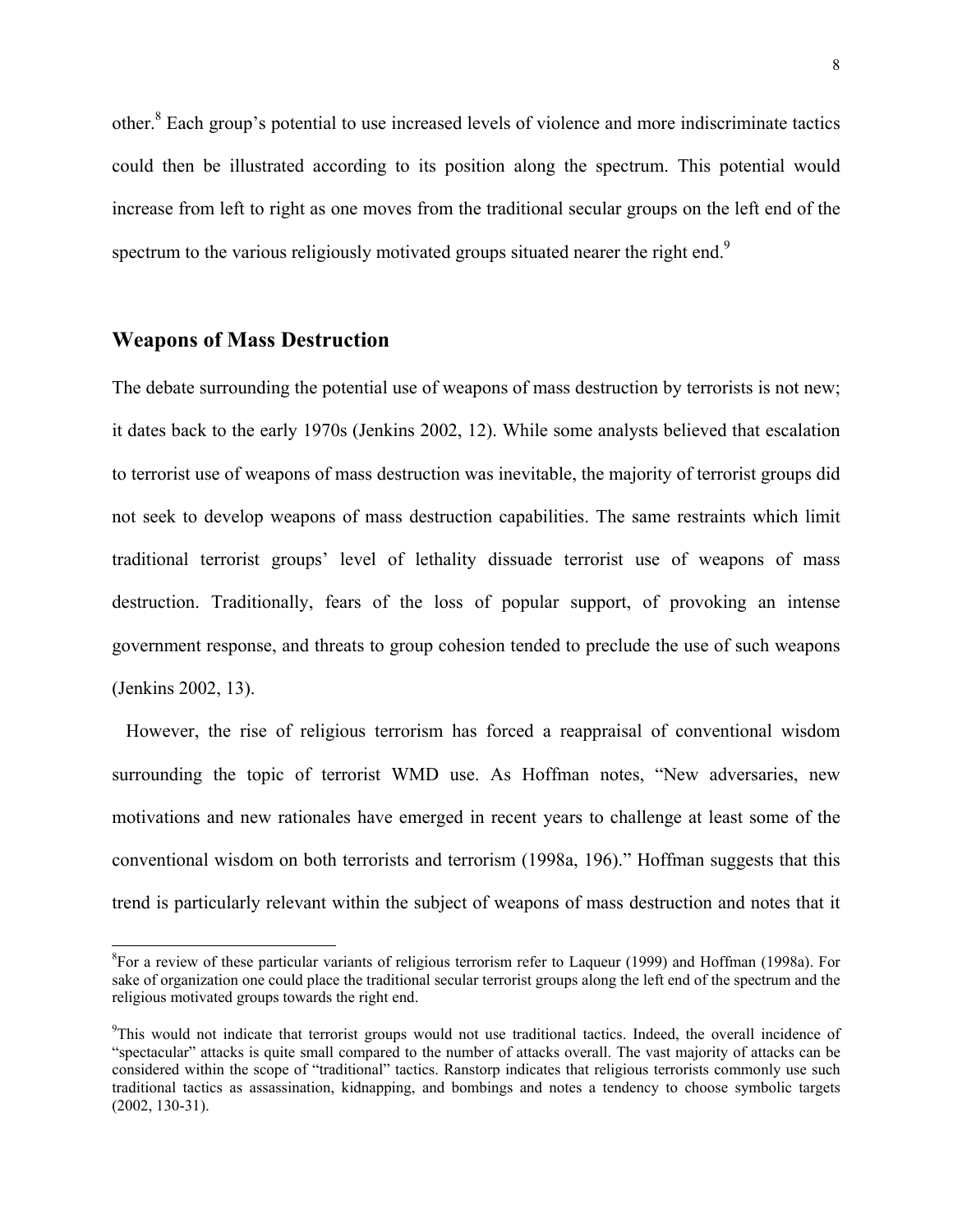has been religiously motivated terrorist groups that have pursued a weapons of mass destruction capability more vigorously over the past decades (1998a, 201).

 Indeed the same willingness on the part of religious terrorist groups to engage in attacks of higher lethality has been interpreted as showing the potential for the use of weapons of mass destruction. An example of such thinking is the conclusion drawn by James K. Campbell in his study on weapons of mass destruction terrorism: "the 'qualitative rise' in terms of the casualties and damage produced by terrorist attacks provides an indication that terrorists may very well engage in more spectacular and sophisticated attacks that include the use of weapons of mass destruction (1997, 25)." The change in motivations and values that characterizes the different mindset of religious groups and permits the sanctioning of the use of indiscriminate tactics and higher levels of violence suggests that such groups may see utility in utilizing weapons of mass destruction.<sup>10</sup>

 The increased probability of the use of weapons of mass destruction further complicates our understanding of terrorism generally and increases the range of threats that we now face. No longer are threats confined to conventional means. Attacks across the technological spectrum, from unsophisticated conventional threats to the high-end threat of weapons of mass destruction, must be defended against (Hoffman 1999, 28-31). Thus, building upon the analysis of terrorist motivation outlined above, a second spectrum reflecting the technological sophistication of the terrorist attacks is created. Moreover this second spectrum appears to have a connection to the first illustrating terrorist motivation.

<sup>&</sup>lt;sup>10</sup>This assertion, that there is a connection between the increased willingness of religious groups to engage in high lethality attacks and the use of weapons of mass destruction, is reinforced by the potential for religious beliefs to specifically legitimize the use of such weapons. Campbell notes that the belief that their cause is "sanctioned or mandated by God" or the potential for weapons of mass destruction to produce a "prophesied event" could legitimize the use of such weapons (1997, 29). It is also suggested that the more extreme goals of the new religious terrorists may sanction the use of weapons of mass destruction (Laqueur 1999, 81-82; Hoffman 1998a, 200-205).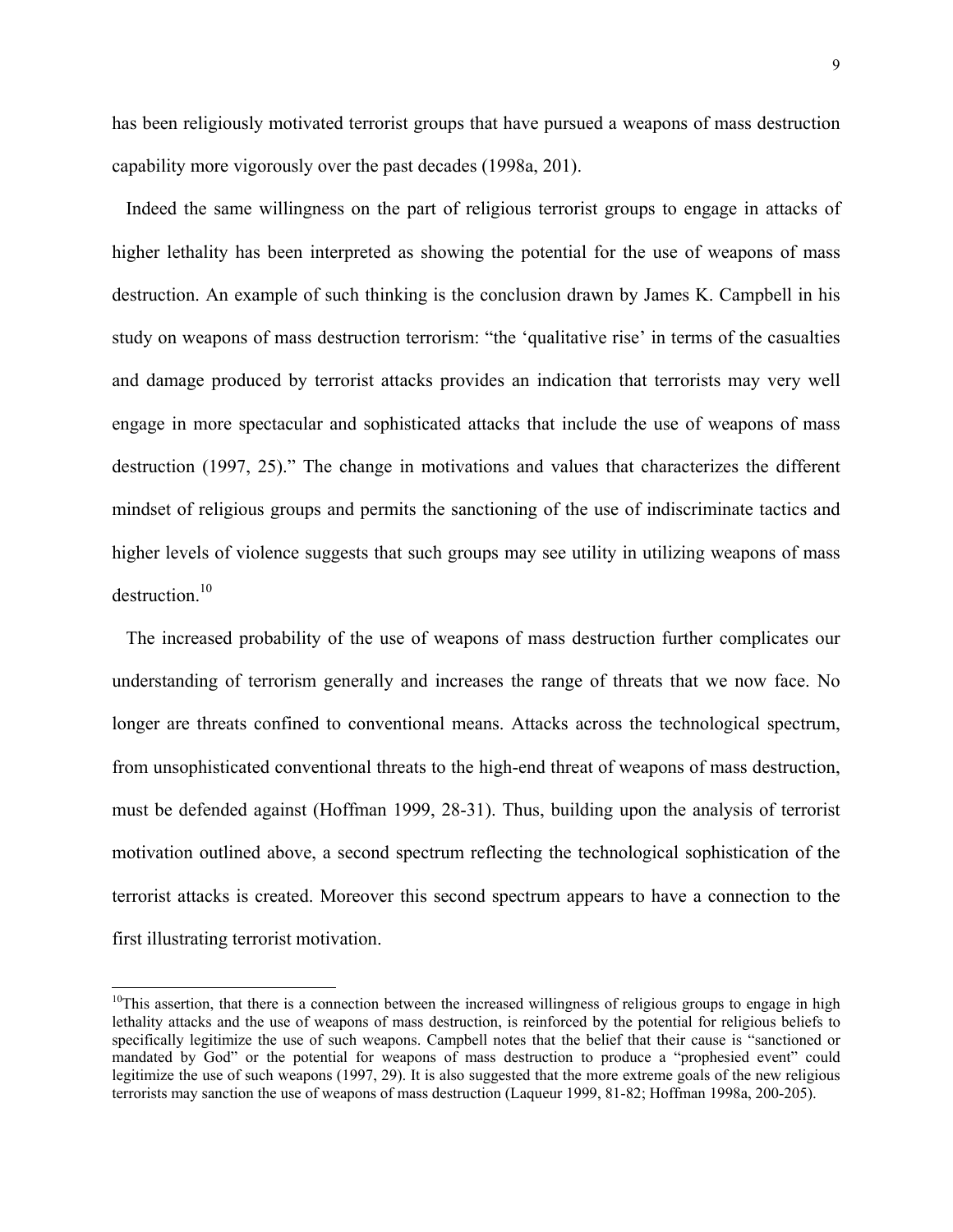Groups contemplating the use of weapons of mass destruction will have to measure the costs and benefits of using such weapons. It seems likely that religious groups possessing more traditional goals and aspirations will be less likely to utilize weapons of mass destruction. The traditional constraints precluding the use of such weapons would act more strongly upon them just as it is suggested the constraints precluding the use of more indiscriminate tactics have a greater effect on such groups. If this is the case, then the weapons of mass destruction threat is most acute among smaller cults that possess apocalyptic or millenarian type beliefs as argued by Merari (2000, 62-63).

 It follows that, within the framework, the potential for a group to use weapons of mass destruction increases along the spectrum detailing terrorist motivation from left to right. Traditional terrorist groups, on the left side of the spectrum, are unlikely to use weapons of mass destruction and the groups that are most likely to utilize such weapons are the religious cults and sects on the far right of the spectrum. A significant implication of this line of reasoning is that the assessment of terrorist motivations is increasingly crucial to determining the level and indeed the character of the threat a particular group represents.

 This analysis also indicates that the threat of the use of weapons of mass destruction is related to the number of groups positioned towards the right side of the motivations spectrum. If the number of such groups is small, then the threat of WMD use would be relatively less compared to a scenario where the number of groups towards the right end of the spectrum was higher. It appears that this has been the case to this point as relatively few terrorist groups have attempted to develop a WMD capability. Yet, as Schmid notes, while the WMD threat may be widely regarded as being of low probability, the consequences of terrorist use of such weapons are grave (2000, 108). Thus, the danger of even a few terrorist groups possessing weapons of mass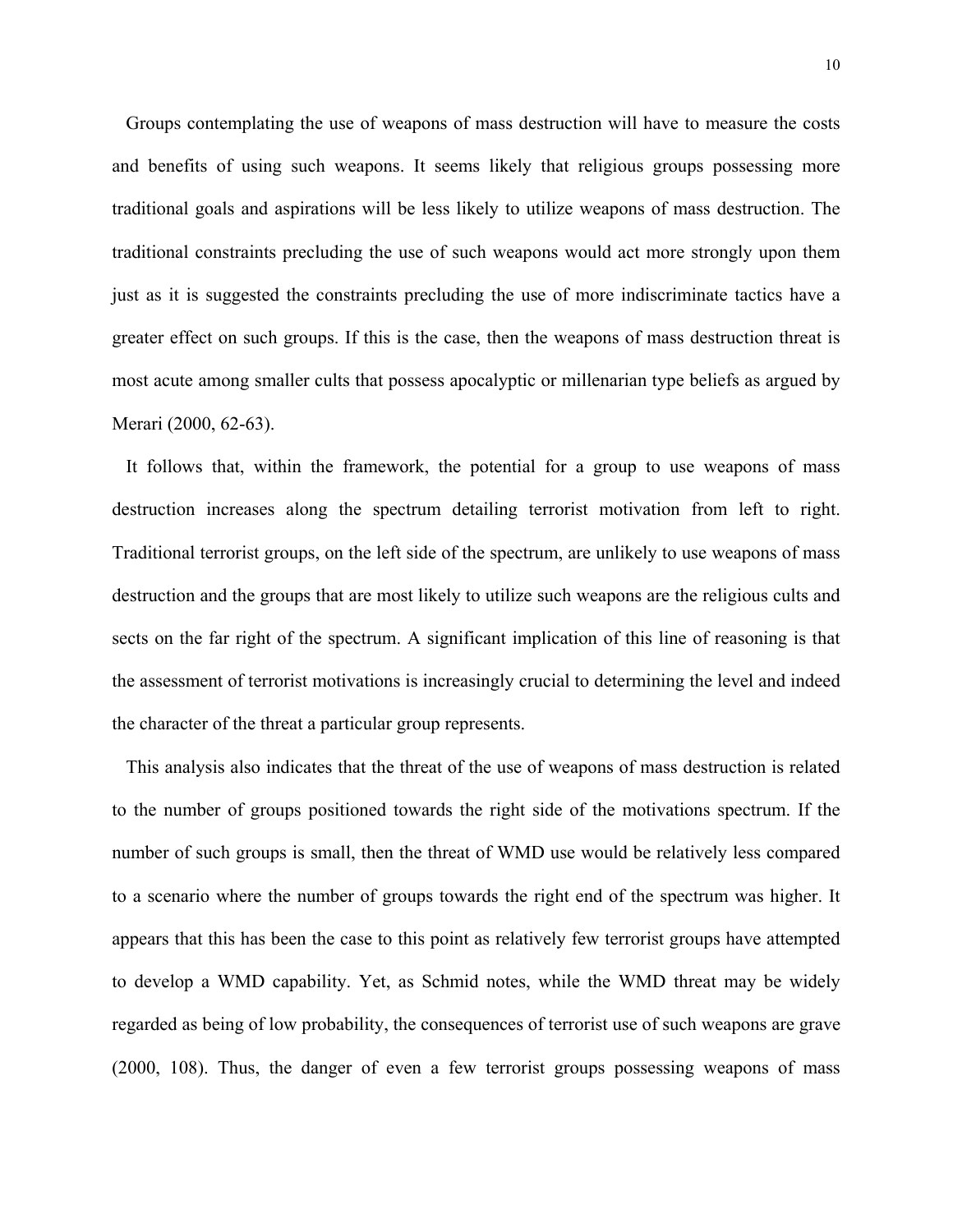destruction could be greater that the threat of a larger number of terrorist groups utilizing conventional weapons and traditional terrorist tactics (Laqueur 1999, 155). As a result, the threat of terrorist use of WMD cannot be ignored.

### **Decentralizing Organization**

A third trend that is noted in relation to the emergence of religious terrorist groups is the tendency towards less cohesive, more amorphous and decentralized organizational structures. The CSIS backgrounder notes that "terrorism today is complex and fluid, with reduced emphasis on a formalized group structure typical of terrorist insurgents in the past (2002)." RAND analysts have characterized this shift as a move towards a more "network" oriented structure by the new terrorist groups. They note how "experts have begun to recognize the growing role of networks of networked organizational designs and related doctrines, strategies and technologies - among the practitioners of terrorism (Arquilla, Ronfeldt, and Zanini 1999, 45)." Such networked structures tend to be comprised of "loosely interconnected, semi-independent cells that have no single commanding hierarchy (Arquilla, Ronfeldt, and Zanini 1999, 56)." It is suggested that this development is related to the revolution information technology and allows an increase in the transnationalization and geographic dispersion of terrorist groups (Arquilla, Ronfeldt, and Zanini 1999, 64-67).

 Arquilla, Ronfeldt, and Zanini note that such networked and decentralized structures contrast markedly with the hierarchical and well-defined structure of traditional terrorist groups (1999, 56-63). An example of such a hierarchical structure is the organization of the Provisional IRA (PIRA). The group's organization is described as having "a cellular base" and a "hierarchically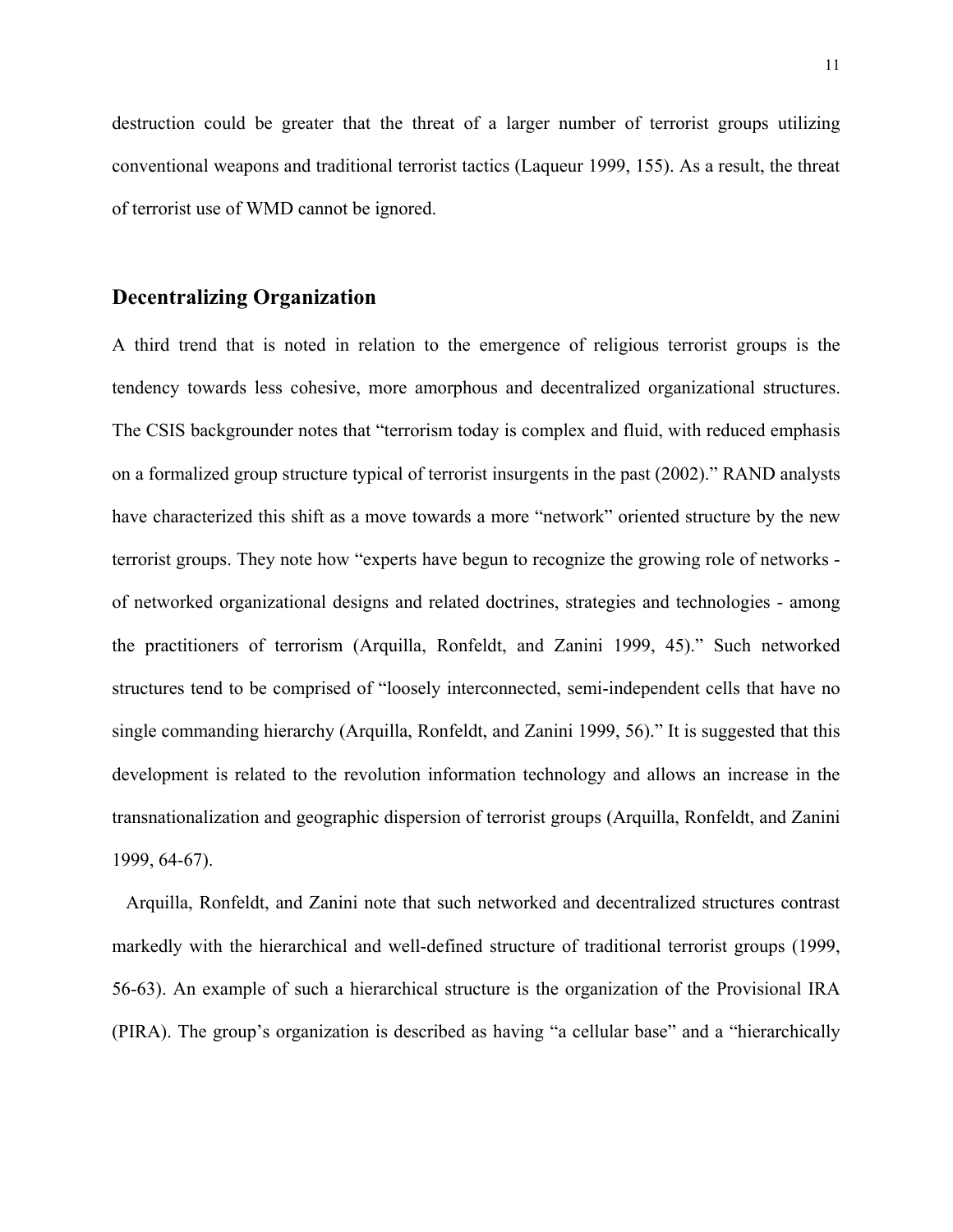organized authoritarian structure (Horgan and Taylor 1997, 3)."11

 Thus, the increased complexity of terrorist motivation, tactics and use of technology is matched by an increase in the complexity of the forms of organization adopted by terrorist groups. This latter trend is complicated by the simple fact that no two terrorist groups are alike in structure. We do not see merely two categories of terrorist organization, hierarchical and decentralized. In reality the situation is much more vague and complex. Indeed the Arquilla, Ronfeldt, and Zanini had to note this fact in their analysis. They qualify their analysis, noting the existence of a "general trend toward an organizational structure that displays several features of a network" and stating that they "expect to observe substantial differences in how organizations make their specific design choices. Different network designs depend on contingent factors, such as personalities, organizational history, operational requirements, and other influences such as state sponsorship and ideology (1999, 64 note 61)." They also note that they expect to see many "hierarchy/network hybrids" combining characteristics of hierarchical and networked structures in the organizational design of terrorist groups (1999, 64 note 61).

 It is clear that contemporary international terrorism is characterized by a plethora of organizational structures ranging along a spectrum from highly centralized structures with centralized command and control to decentralized structures lacking such centralized control and decision-making.12 Moreover, the newer terrorist groups that have developed in the past two

<sup>&</sup>lt;sup>11</sup> Other traditional groups that possess similar characteristics include the Basque ETA, the Abu Nidal Organization, and ideological groups such as the Japanese Red Army and the Red Brigades in Italy (Hoffman 1999, 8).

<sup>&</sup>lt;sup>12</sup>Arquilla, Ronfeldt and Zanini (1999, 67) suggest the idea of a spectrum as an organizing tool and state that no terrorist organizations can be considered a totally hierarchic or decentralized ideal type; groups would range along the spectrum, with "newer terrorist groups" approaching the decentralized end of the spectrum and traditional groups being closer to the hierarchical end of the spectrum. Yet no groups would approach the limits of either end of the spectrum. They also suggest that in order to rank groups and place them along the spectrum in relation to other organizations would necessitate the creation of a an "analytical 'degree of networking' scale' to allow empirical research. Such a task would also necessitate a large amount of accurate data relating to the organizational structure of each group.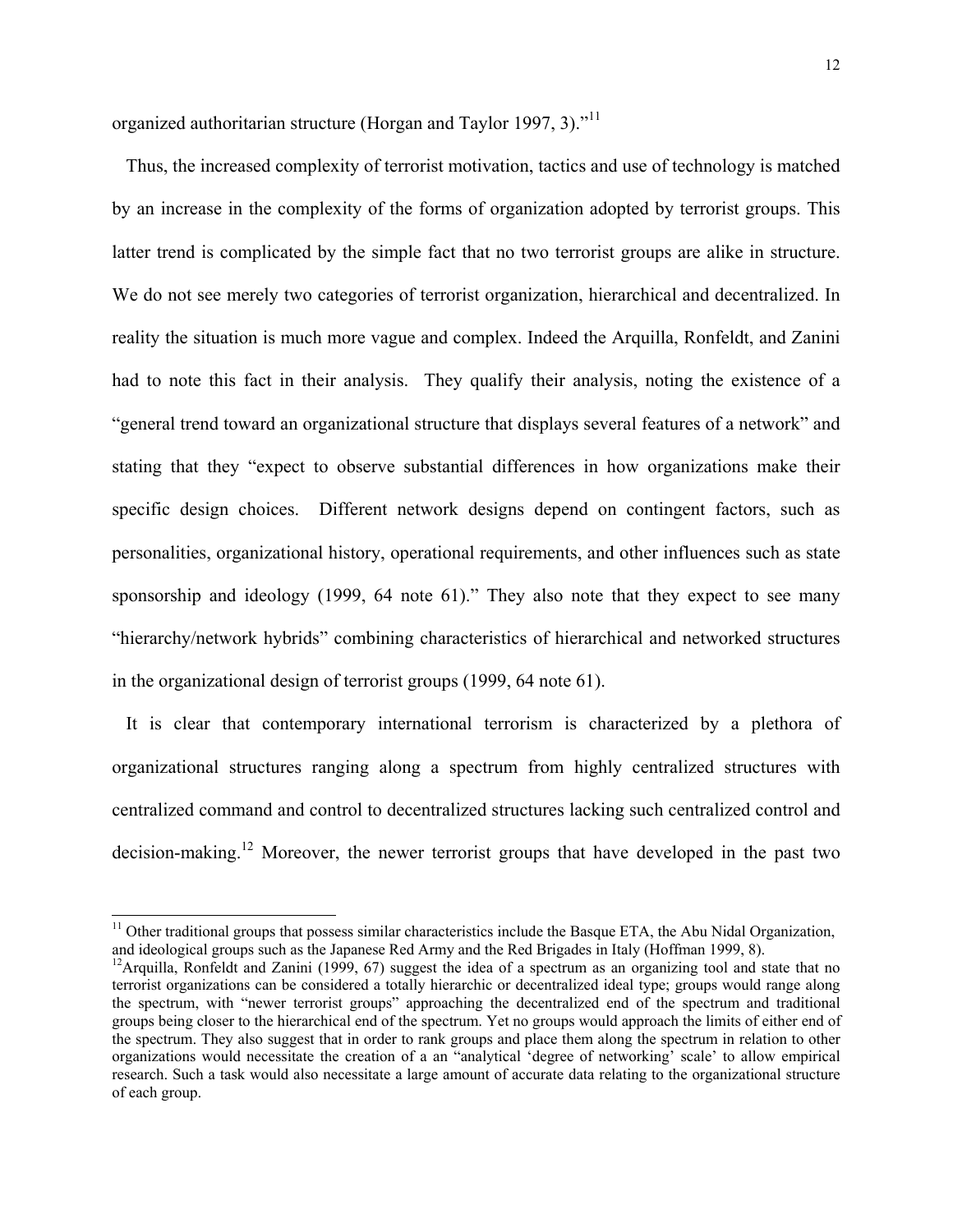decades tend to lie closer to the decentralized end of the spectrum.

 The increased range in the organizational structure of terrorist groups has a number of implications for counter-terrorism strategy. First, operations conducted by decentralized groups, especially those utilizing "freelance" operatives unconnected to an existing terrorist group and without a previous track-record and organizational structure, are much tougher to prevent. Lacking information upon the members of such elements one is hard-pressed to identify them before they take action (Wilkinson 2001, 60; Hoffman 1999, 20-22; Tucker 2001, 11). It is also much tougher to determine the intentions and capabilities of such groups, making assessment of their overall threat a much tougher task (Hoffman 1999, 22). As one can imagine this makes the task facing those responsible for managing the terrorist threat much more difficult and complex.

 Arquilla, Ronfeldt and Zanini note that networked forms of organization possess inherent defensive advantages which can make them tough to combat. In particular they argue that networked designs combining redundancy, interoperability, diversity and decentralized command and control are tougher to completely defeat than traditional hierarchical structures; such organizations are "redundant and diverse, making them robust and resilient in the face of adversity (1999, 54)." Assessing the impact of counter-terrorism operations against such actors is also more difficult due to the fact that only portions of the network may be identified and targeted, while other parts of the network remain unknown and viable in the face of such operations. In particular counter-leadership strikes would be less effective against decentralized actors lacking centralized command and control procedures. Actors with such decentralized structures are more flexible and better able to adapt to changed circumstances. Even if one node was removed by a military strike the overall effectiveness of the network would not be compromised (Arquilla, Ronfeldt, and Zanini 1999, 54).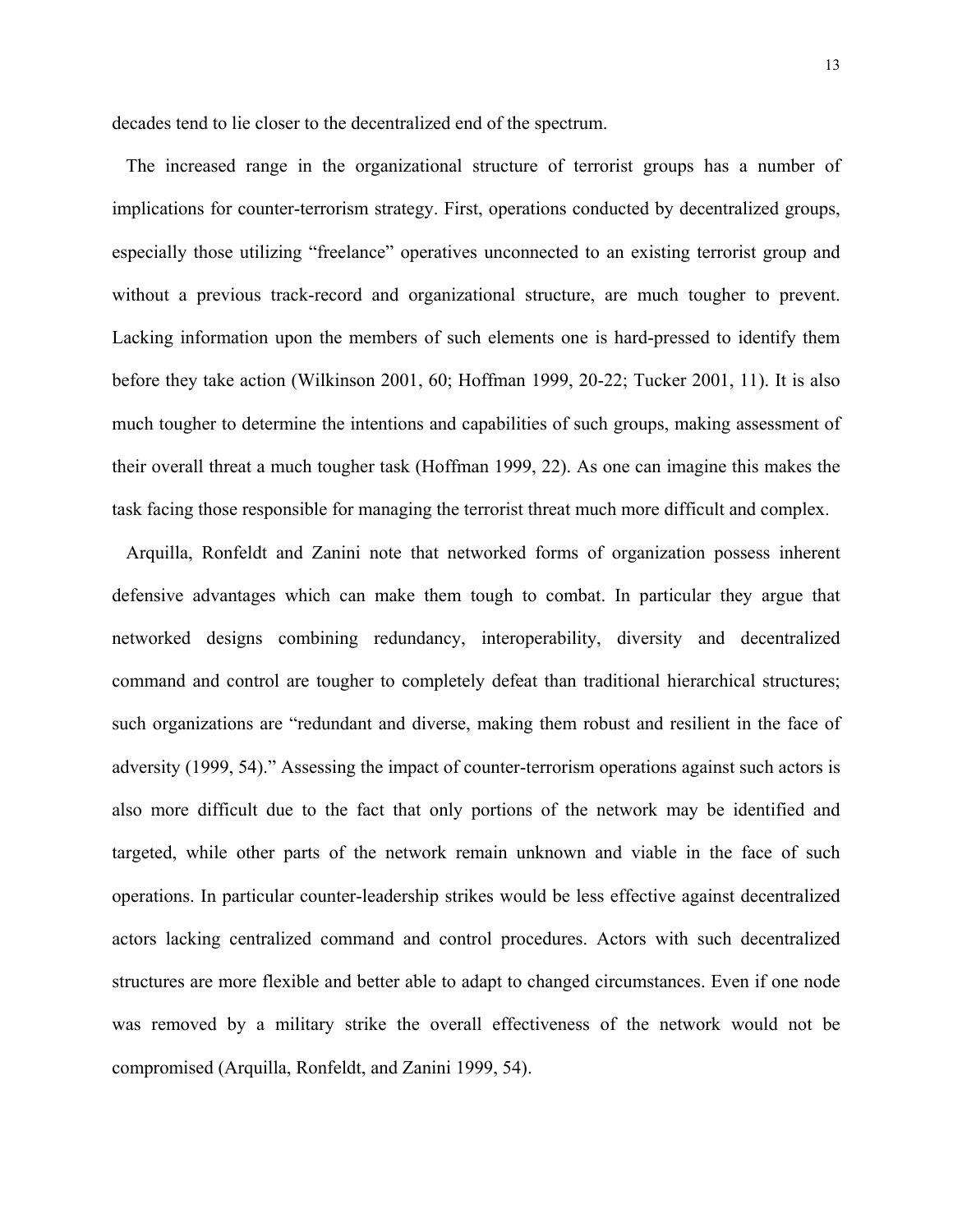While networked structures offer advantages to the defence they also have weaknesses. The adoption of a networked structure increases the level of communications necessary for the network to operate, and thus, decreased control over the management of such communications. Both the number of transmissions and the range of formats utilized may have to be increased. This may increase the potential for surveillance and intelligence gathering opportunities (Tucker 2001, 11; Arquilla Ronfeldt, and Zanini 1999, 51-53). If the adoption of networked structures is related to the revolution of information technology, as the RAND analysts suggest, the increased use of information technology by networked terrorist may also increase their vulnerability to signals intelligence penetration (Arquilla Ronfeldt, and Zanini 1999, 79-80). Indeed, terrorist reliance upon information technology may make them susceptible to information warfare attacks launched against them (Arquilla, Ronfeldt, and Zanini 1999, 80-81).

 A second weakness of network structures is that the same decentralization, which increases some defensive aspects of the network, also limits command and control coordination within it. This may inhibit the networks ability to accomplish complex tasks (Tucker 2001, 10). As a result, the capabilities of terrorist organizations with a very decentralized structure may be limited to less sophisticated and coordinated means. Indeed, Brian Michael Jenkins has utilized this idea in his analysis of Al Qaeda; only if central decision-making is present are coordinated conventional attacks, multidimensional assaults calculated to magnify disruption, and weapon of mass destruction attacks possible. He suggests that in order to diminish the al Qaeda threat, strategy should focus on the elimination of the group's central decision-making element as a means to eliminate the possibility of the group utilizing such sophisticated modes of attack (2002, 11-12).

The efficacy of this proposed strategy is premised upon an analysis of the al Qaeda's structure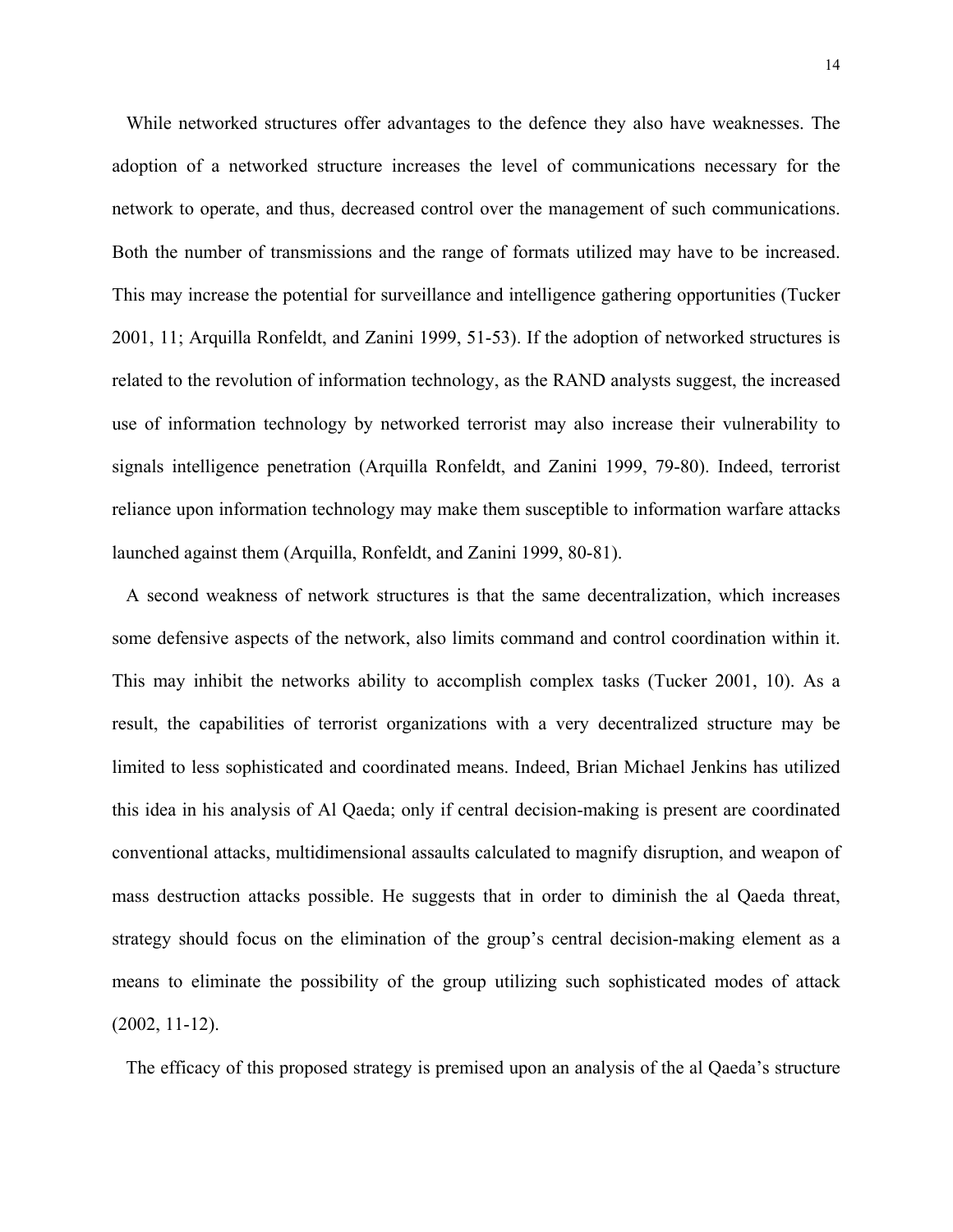suggesting it would be affected by a counter-leadership strike. This reflects how analysis of the organizational structure of specific groups is a necessary first step in determining counterterrorism policies to be used against them in an environment made extremely complex by a plethora of different organizational structures. As Arquilla, Ronfeldt and Zanini conclude, "Such organizational diversity implies the need for counter-terrorism strategy that recognizes the differences among organizational designs and seeks to target the weaknesses associated with each (1999, 80)."

 Moreover, if a relationship exists between the level of decentralization of a terrorist organization and the level of sophistication of their attacks, the spectrum developed previously representing the technological sophistication of terrorist actors is related to that describing the structure of the organization. This suggests that both the motivation and organizational structure of any particular group will affect their ability to carry out sophisticated attacks including the use of weapons of mass destruction. Thus, not only will the organizational structure of the terrorist group have to be assessed, but the motivations and values of the group will have to be examined as well. These two factors become the main determinants of a terrorist group's willingness and ability to conduct sophisticated attacks. Only through such a coupled analysis can a truly accurate assessment of the threat a particular group represents be derived and the most suitable counter-terrorist policies determined.

#### **A Decent Proposal**

Recent proposals for "agent-based" forms of analysis regarding the threat of terrorist use of weapons of mass destruction are examples of a form of analysis closely related to the suggested framework. Tomas J. Badey argues that counter-terrorism policy regarding nuclear terrorism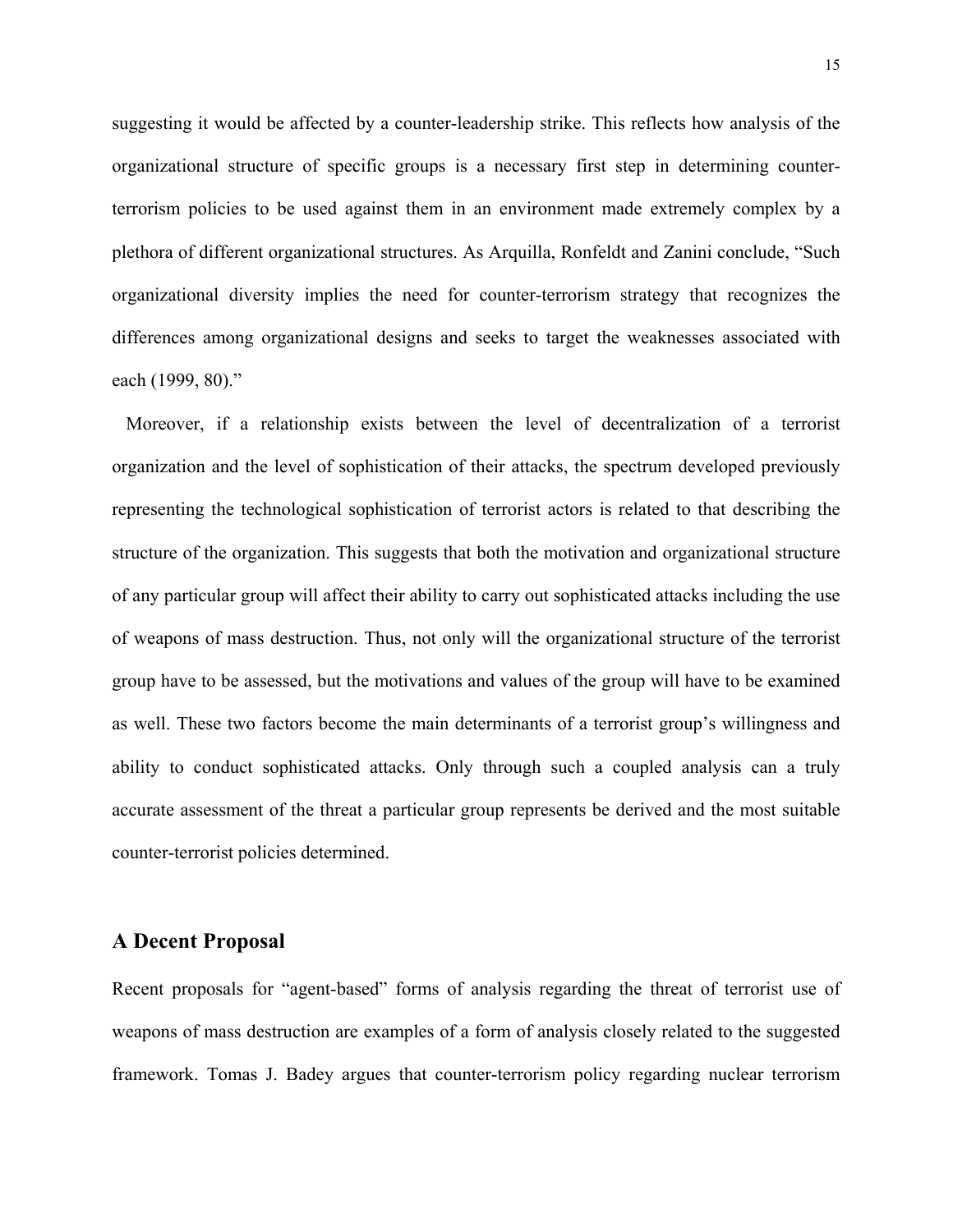should focus on the actors looking to acquire nuclear capabilities and not upon the containment (non-proliferation) of fissile materials. He suggests that the "primary threat of nuclear terrorism stems not from the availability of the materials but from the potential willingness of some groups to acquire them (2001, 39)." Thus, he argues that in order to fully understand the threat we must lower the level of analysis to assess the nuclear threat to the agent or group level, and develop an understanding of the motivations and actions of such groups. It is also suggested that this would allow a more efficient use of resources as analysis could be focused upon the groups that represent the primary threat (Badey 2001, 52-53). Such analysis is clearly within the realm of the framework presented in this analysis. It supports the assertion that in order to fully understand, assess and counter the terrorist threat we must focus on an analysis of group structure and motivation. Not only does this form of analysis present a more detailed and accurate assessment of the threat, it may also prove to be more efficient in the use of counter-terrorism resources.

 This example also reflects the wider need for more research necessary for the framework to be utilized successfully. Badey points to the need for further research upon non-state groups to facilitate a greater amount of knowledge surrounding the non-state actors who may seek to use weapons of mass destruction  $(2001, 42)$ .<sup>13</sup> In order for groups to be classified accurately according to the framework each group will have to be assessed according to the various categories. This may require the development of analytical scales similar to that proposed by Arqulla, Ronfeldt and Zanini that could describe the "degree of religious motivation," "degree of sophistication" and "degree of networked structure (1999, 67)." Accurate classification would

l

<sup>&</sup>lt;sup>13</sup>Schmid echoes this call for greater research in this area and suggests that analysis should focus upon "desperate actors" and the situations which may lead groups to use weapons of mass destruction (2000, 124). This analysis could also fit within the presented framework if it was based upon the premise that specific organizational structures and motivations are considered probable prerequisites for WMD use. Crelinstein (2000) also presents a favourable view of such an agent-based approach focused upon the assessment of terrorist motivations and goals, as well as their specific capabilities.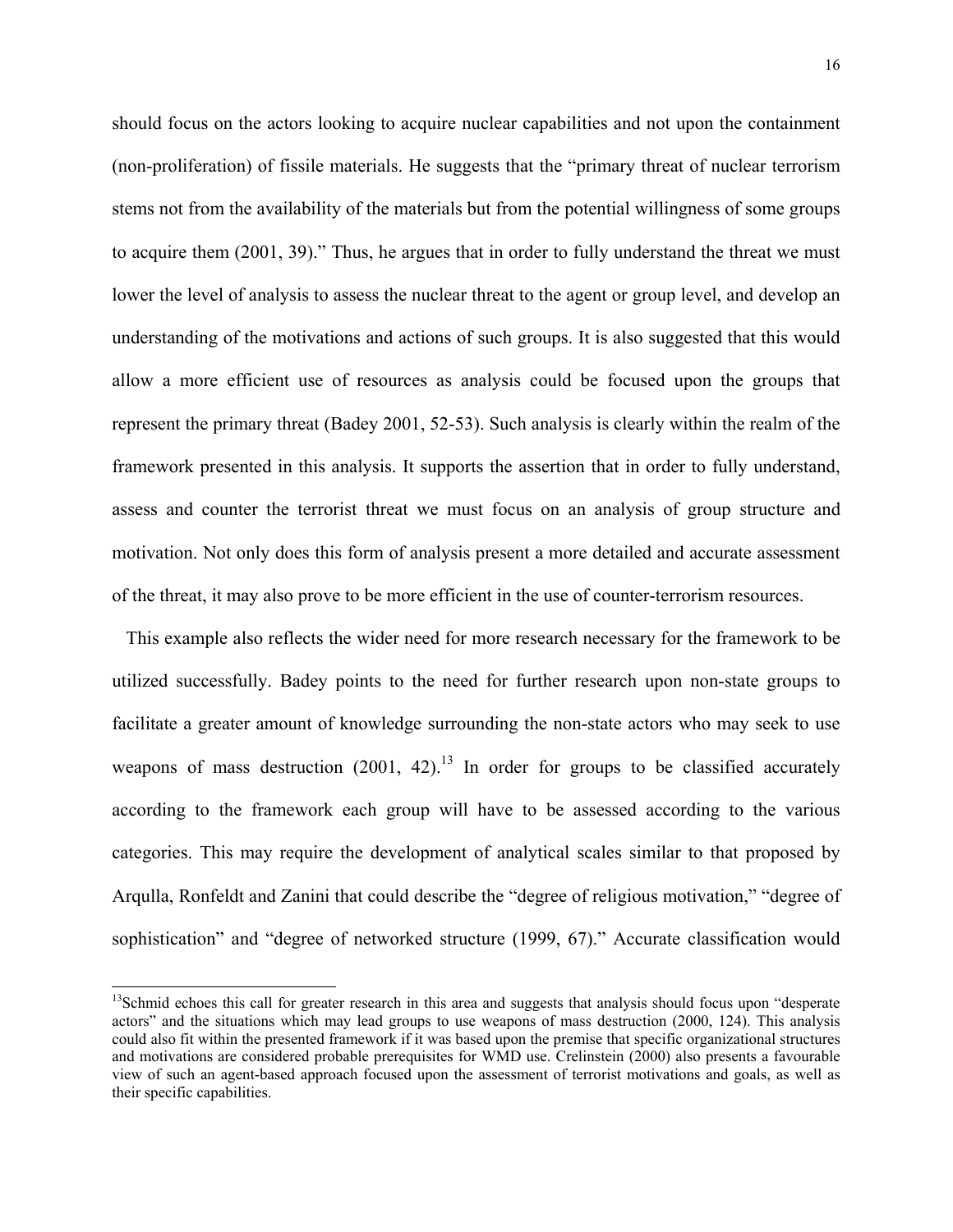also be dependant upon the availability of accurate data to allow assessment. This would reinforce the need for intelligence gathering specifically and the development of information generally, both focused upon the terrorist threat.

 The need for further research is increased by the fact that the framework can only guide counter-terrorism policymaking if counter-terrorism strategies are clearly developed and the criteria delimiting their successful implementation are known. Thus, the efforts of researchers would be well placed if they focused upon the development of conceptual models outlining counter-terrorism strategies and actor-specific models for their use.

### **The Critical Role of Research**

As a result of the evolution we have seen in terrorist motivations, organization, and tactics, characterized by the development of what is called the new terrorism, the level of complexity of the terrorist phenomenon has increased dramatically. We are now faced with a combination of new and traditional actors, a widened set of motivations and tactics, organizational structures and principles, as well as a wider range of threats along the technological spectrum, especially with the increased potential for the terrorist use of weapons of mass destruction.

 Counter-terrorism now must deal with a wider range of threats simultaneously. In order to undertake this challenge, we need a "comprehensive understanding of terrorism in all of its dimensions (Hoffman 2001, 4)." This entails not only keeping up with trends and developments occurring within the wider subject of terrorism but developing an awareness and a conception of how these developments relate to specific actors. In order to facilitate this task, the creation of analytical frameworks is a critical first step. The framework presented in this analysis assesses terrorist groups according to the nature of their motivation, their level of organization and their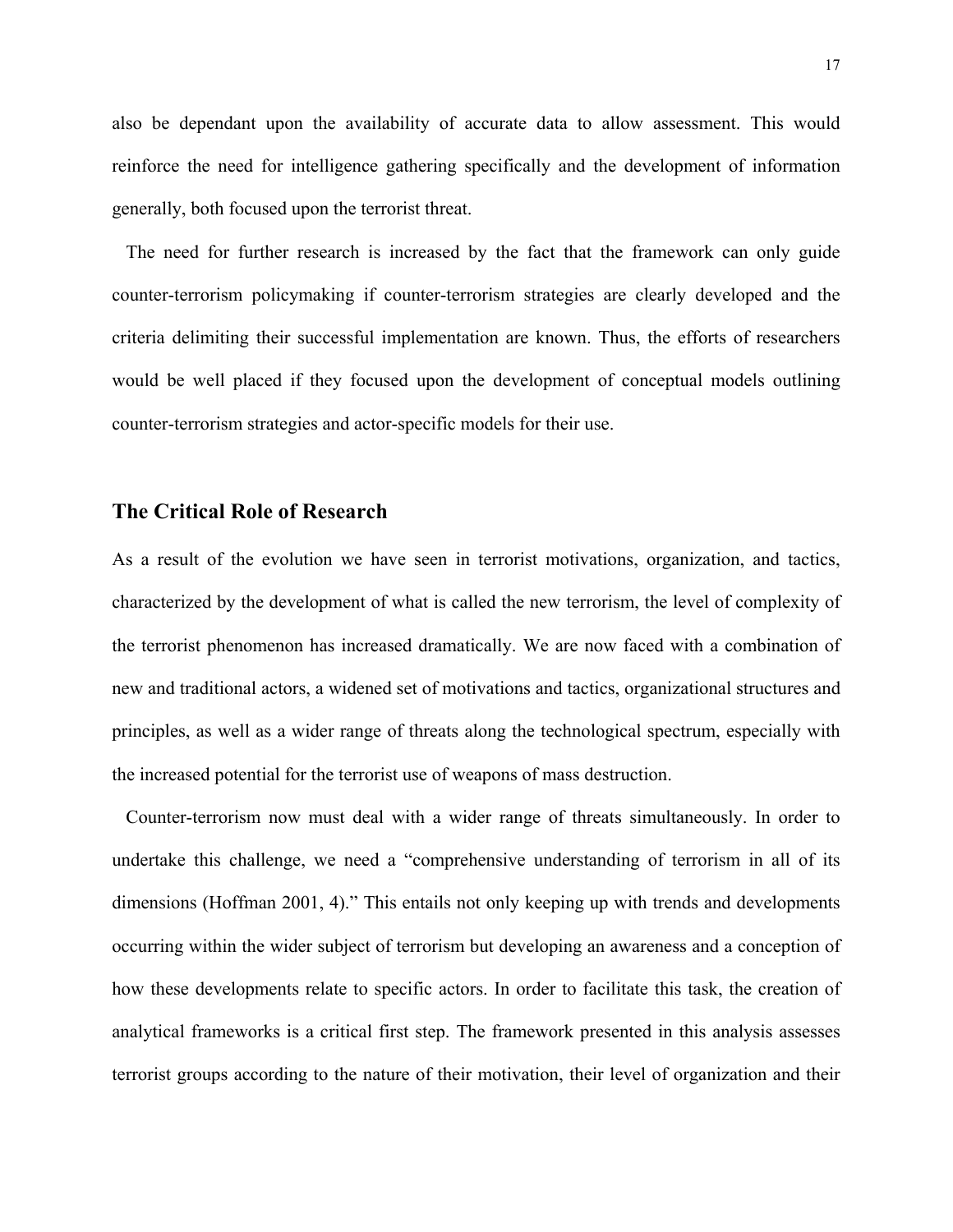level of technological sophistication. The first two factors, the nature of the group's motivation and its organizational structure, are the primary determinants of the third factor, the group's level of technological sophistication, which largely determines the nature and level of the threat posed by a particular terrorist group. This framework has the potential to be a powerful tool to facilitate the analysis of the terrorist threat and to guide counter-terrorism policy-making. Yet its development is only a first step. The potential for the framework to guide policy-making is largely dependant upon the development of knowledge surrounding specific counter-terrorism strategies and their implementation. Thus the application of the model and, like more generally, the success of counter-terrorism campaign, will be largely dependant upon the development of our knowledge regarding terrorism, counter-terrorism strategies, and their application. It is therefore clear that terrorism research has a crucial role to play in the management of the terrorist threat.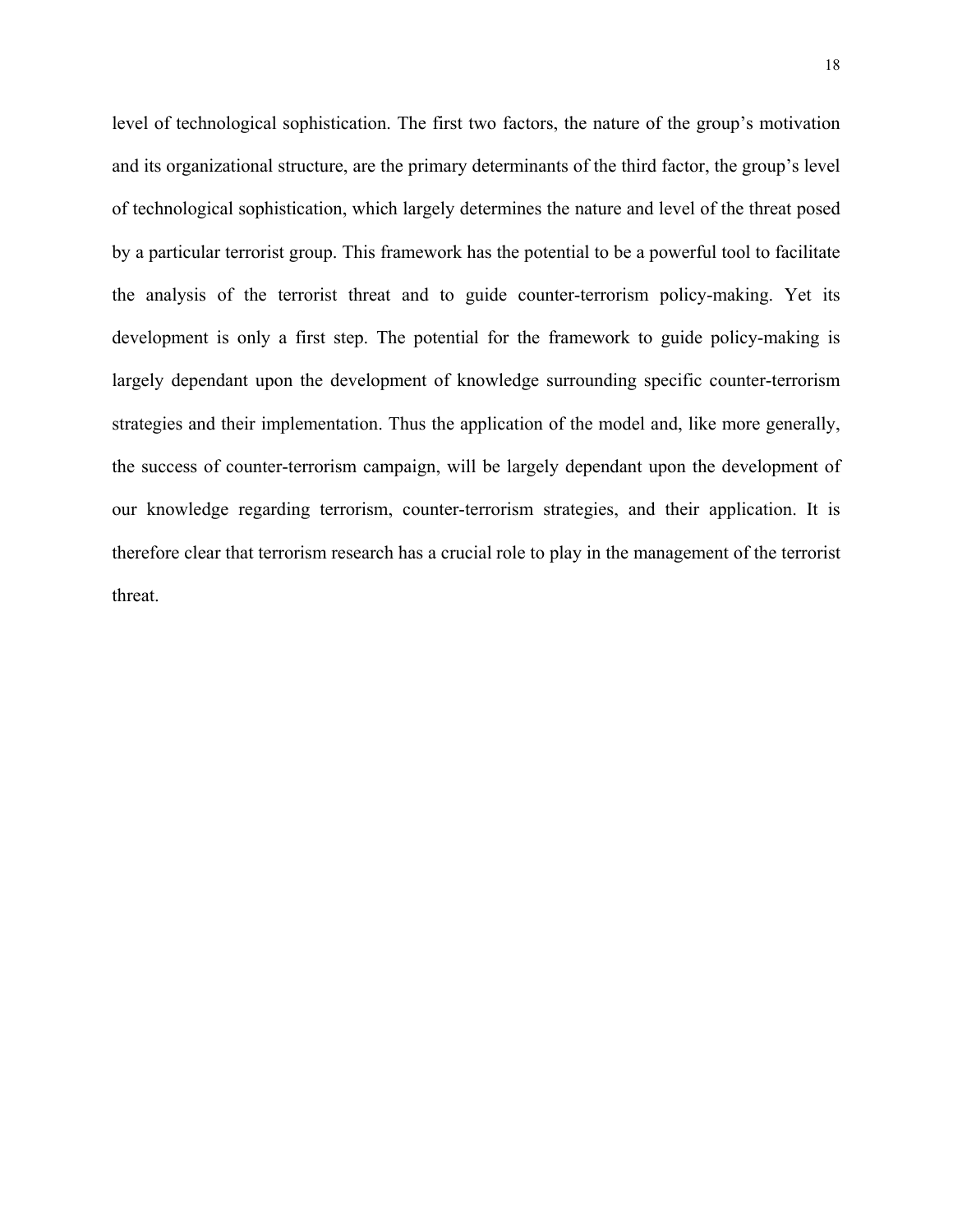## **References**

- Arquilla, John, David Ronfeldt, and Michele Zanini.1999. Networks, Netwar, and Information Age Terrorism. In *Countering the New Terrorism,* ed. Ian O. Lesser, Bruce Hoffman, John Arquilla, David Ronfeldt, and Michele Zanini, 39-84. Santa Monica: RAND.
- Badey, Thomas J. 2001. Nuclear Terrorism: Actor-based Threat Assessment. *Intelligence and National Security 16*, no. 2: 39-54.
- Campbell, James K. 1997. Excerpts from Research Study 'Weapons of Mass Destruction and Terrorism: Proliferation by Non-State Actors. *Terrorism and Political Violence 9*, no. 2:  $24 - 50$ .
- Canada. 1999. *Government of Canada's Response to the Report of the Special Senate Committee on Security and Intelligence.* Quoted in CSIS. 2002. *Backgrounder Series No. 8: Counter Terrorism.* http://www.csis~scrs.gc.ca/eng/backgrnd/back8\_e.html.
- Crelinstein, Ronald J. 2000. Terrorism and Counter-terrorism in a Multi-Centric World: Challenges and Opportunities. In *The Future of Terrorism,* ed. Max Taylor and John Horgan, 170-196. London: Frank Cass.
- CSIS. 1999. *Perspectives Report 2000/01:Trends in Terrorism.*  http://www.csis~scrs.gc.ca/eng/miscdocs/200001\_e.html.
- CSIS. 2002. *Backgrounder Series No. 8: Counter Terrorism.*  http://www.csis~scrs.gc.ca/eng/backgrnd/back8\_e.html.
- George, Alexander L. 1994. The Two Cultures of Academia and Policy-Making: Bridging the Gap. *Political Psychology 15,* no. 1: 143-172.
- Gordon, Avishag. 2001. Terrorism and the Scholarly Communication System. *Terrorism and Political Violence 13,* no. 4: 116-124.

Harmon, Christopher C. 2000. *Terrorism Today.* London: Frank Cass.

Hoffman, Bruce. 1998. *Inside Terrorism.* New York: Columbia University Press.

\_\_\_\_\_\_\_\_. 1998. Old Madness New Methods. *Rand Review* (Winter): 12-17.

\_\_\_\_\_\_\_\_. 2001. Rethinking Terrorism in Light of a War on Terrorism. *Statement before the Subcommittee on Terrorism and Homeland Security House Permanent Select Committee on Intelligence.* U.S. House of Representatives. Santa Monica: RAND.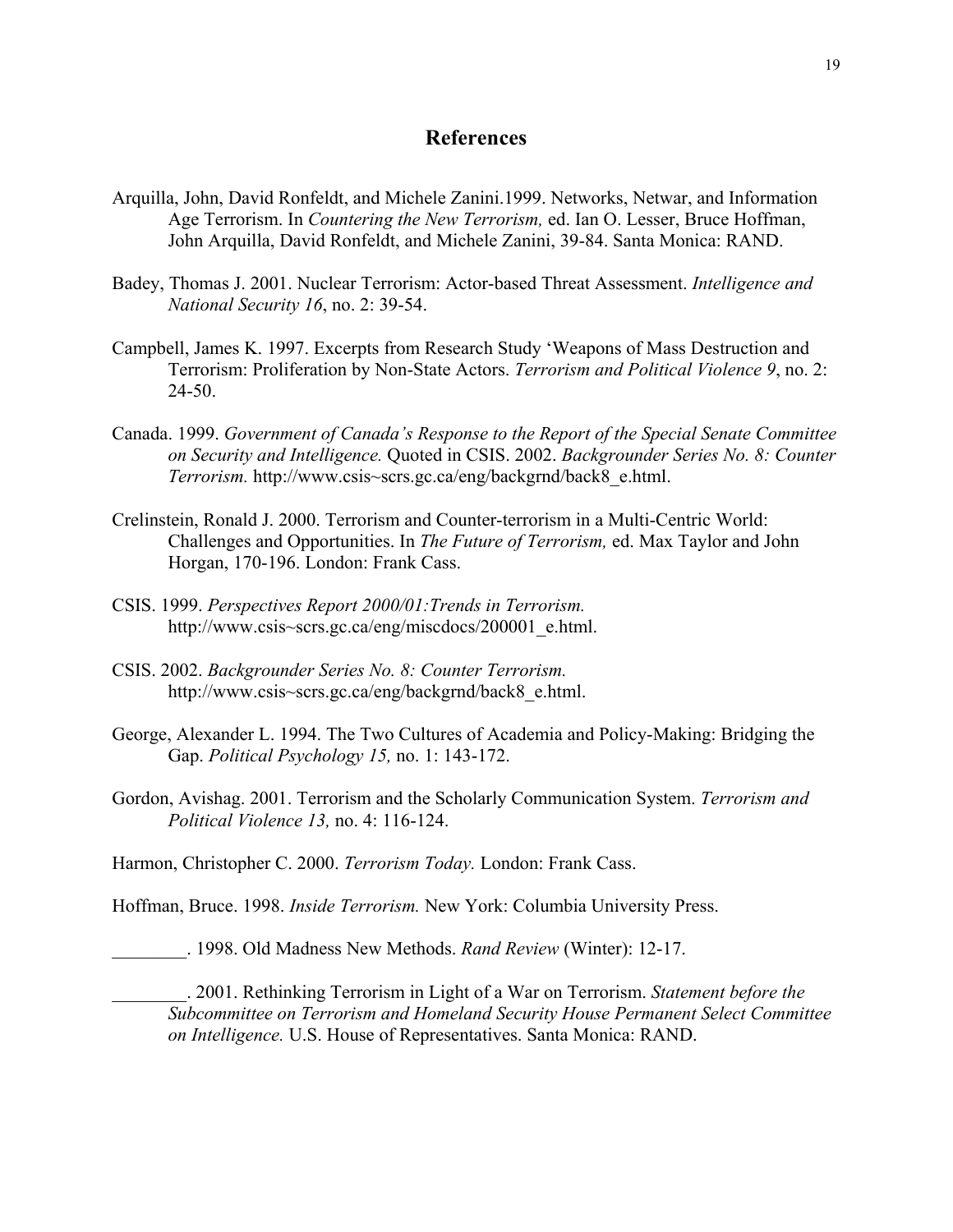\_\_\_\_\_\_\_\_. 1999. Terrorism Trends and Prospects. In *Countering the New Terrorism,* ed. Ian O. Lesser, Bruce Hoffman, John Arquilla, David Ronfeldt, and Michele Zanini, 39-84. Santa Monica: RAND.

Horgan, John, and Max Taylor. 1997. The Provisional IRA: Command and Functional Structure.  *Terrorism and Political Violence 9*, no. 3: 1-32.

Jenkins, Brian Michael. 2002. *Countering Al Qaeda.* Santa Monica: RAND.

\_\_\_\_\_\_\_\_. 1975. International Terrorism: A New Mode of Conflict. In *International Terrorism and World Security.* ed. David Carlton and Carlo Schaerf. London: Croom Helm.

\_\_\_\_\_\_\_\_. 1985. *The Likelihood of Nuclear Terrorism.* Santa Monica: RAND.

- \_\_\_\_\_\_\_\_. 2001. Terrorism: Current and Long-Term Threats. *Statement of Brian Michael Jenkins Before the Senate Armed Services Subcommittee on Emerging Threats*. Santa Monica: RAND.
- Jeurgensmeyer, Mark. 2002. The Logic of Religious Violence. In *Terrorism and Counterterrorism: Understanding The New Security Environment*. Readings & Interpretations. ed. Russel D. Howard and Reid L Sawyer, 136-155. Guilford Conn: McGraw-Hill Companies.

Laqueur, Walter. 1996. Post-Modern Terrorism. *Foreign Affairs* (September/October): 24-36.

\_\_\_\_\_\_\_\_. 1999. *The New Terrorism.* New York: Oxford University Press.

- Lesser, Ian O., Bruce Hoffman, John Arquilla, David Ronfeldt, and Michele Zanini. 1999. *Countering the New Terrorism.* Santa Monica: RAND.
- Merari, Ariel. 2000. Terrorism as a Strategy of Struggle: Past and Future. In *The Future of Terrorism,* ed.. Max Taylor and John Horgan, 52-65*.* London: Frank Cass.
- Ranstorp, Magnus. 2002. Terrorism in the Name of Religion. In *Terrorism and Counterterrorism: Understanding The New Security Environment*. Readings & Interpretations, ed. Russel D. Howard and Reid L. Sawyer, 120-136. Guilford Conn.: McGraw-Hill Companies.
- Schmid, Alex, P. 2000. Terrorism and the Use of Weapons of Mass Destruction. In *The Future of Terrorism,* ed. Max Taylor and John Horgan, 106-132. London: Frank Cass.

Tucker, David. 2001. What is New about the New Terrorism and How Dangerous is It? *Terrorism and Political Violence* 13, no. 3 (Autumn): 1-14.

Wilkinson, Paul. 1995. *CSIS Commentary No. 53: Terrorism Motivations and Causes.* http://www.csis~scrs.gc.ca/end/comment/com53\_e.html.